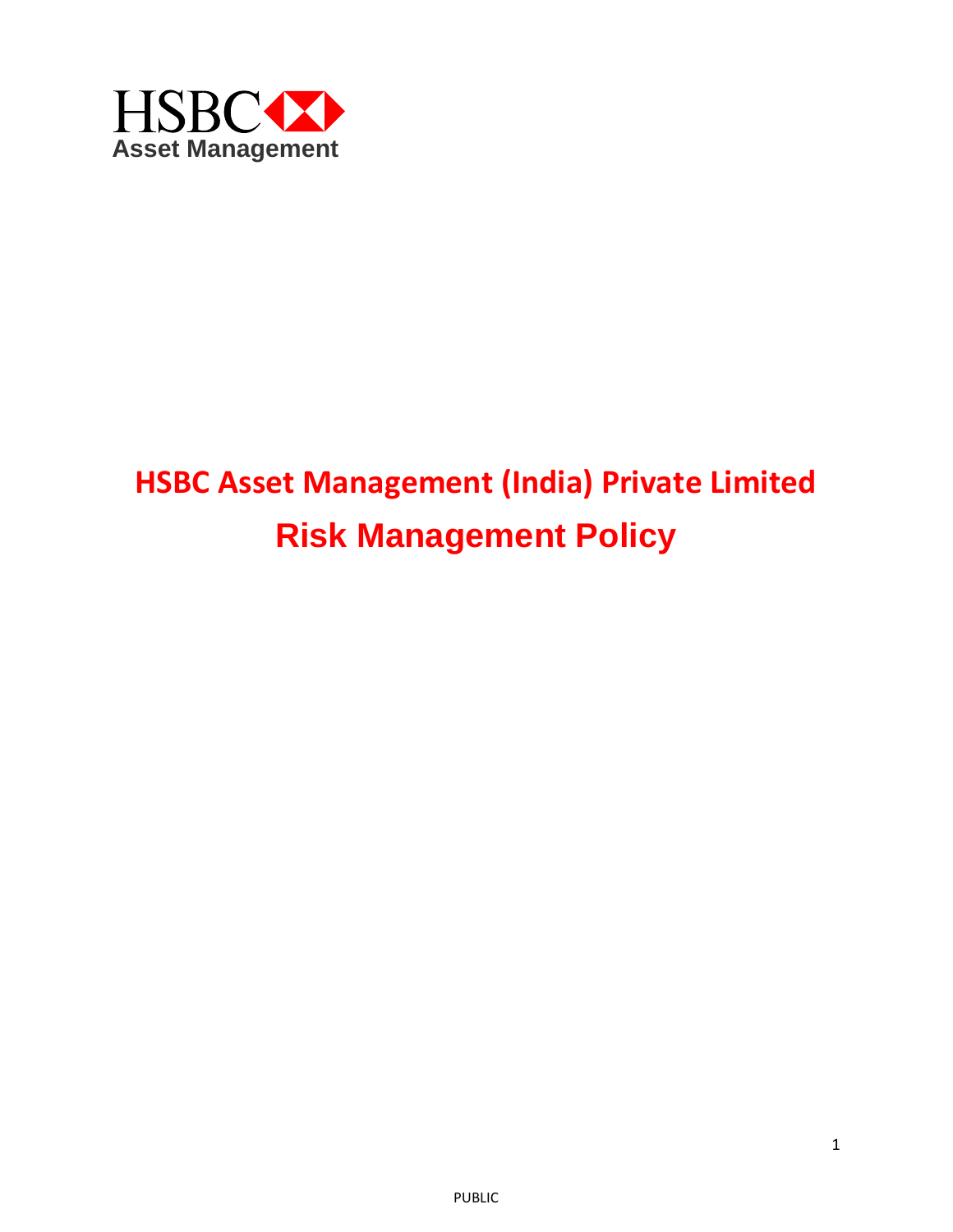## **HSBC Asset Management (India) Private Limited Risk Management Policy**

This document sets out the Risk Management Policy ("RMP") for HSBC Asset Management India ("AMIN" or "HSBC") and describes our approach to managing risk to AMIN. RMP is a macro-level description of risk management governance, the organization's risk appetite and key elements of its risk management process. Risk Management Policy is applicable to all employees of AMIN as well as HSBC Mutual Fund and risk management applies to all risks (AMC level risks and scheme level risks) that we are exposed in our mutual fund operations and business. The RMP document is approved by the HSBC Asset Management India Board and the Trustees of HSBC Mutual Fund and applies to the Mutual Fund activities of AMIN. The construct of this document, adapted to the local business, is derived from HSBC Group Risk Management Framework and HSBC Global Asset Management Risk Management Policies and Procedures. This document is also aligned with the requirements of Securities and Exchange Board of India (SEBI) Circular on Risk Management Framework ("Circular") dated 27th September 2021 for Mutual Funds. AMIN RMP will be made available on the AMIN website and will be updated regularly.

## **CONTENTS**

- **1. Introduction**
- **2. Our culture and values**
- **3. Risk Management defined**
- **4. Our Risk Management Approach**
- **5. Governance Structure**
	- **a. Boards of Directors and Trustees**
	- **b. Internal governance committees**
	- **c. Delegation of Powers**
	- **d. Three Lines of Defence**
- **6. Active Risk Management**
- **7. Formalizing AMIN's Risk Appetite**
- **8. HSBC Risk Taxonomy/SEBI Risk Classification**
- **9. Scheme specific risks**
- **10. AMC specific risks**
- **11. Definitions**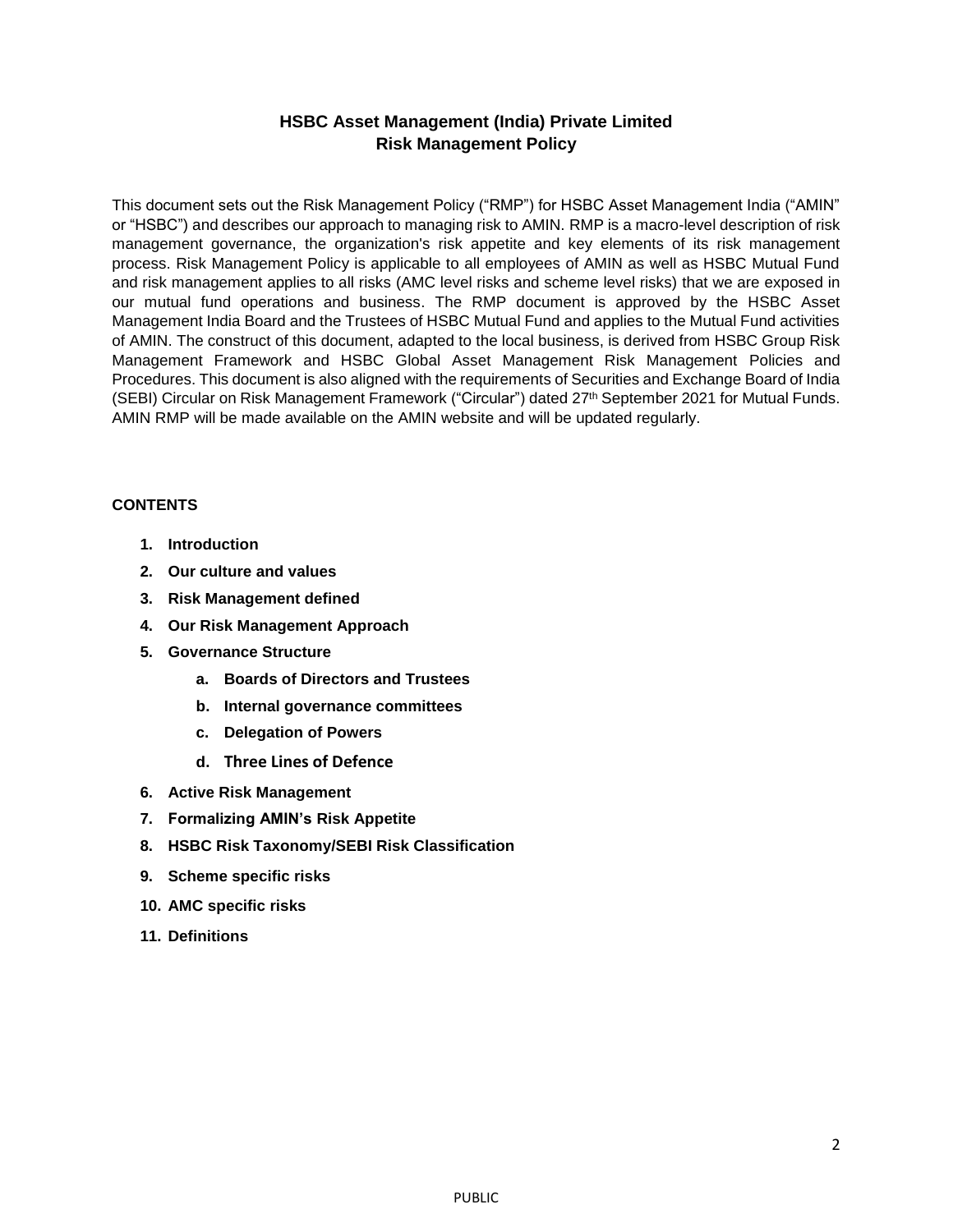## **1. Introduction**

HSBC Asset Management (India) Private Limited ("AMIN" or the "Company") is a private limited company incorporated under the Companies Act, 2013. AMIN has been appointed as the Investment Manager of HSBC Mutual Fund (the "Fund") by the Board of Trustees to the HSBC Mutual Fund (MF Trustee Board) vide an Investment Management Agreement (IMA) executed between the MF Trustee Board and AMIN.

AMIN manages the schemes of the HSBC Mutual Fund in accordance with the provisions of IMA, the Trust Deed, the SEBI Regulations and the investment objectives of the Schemes as documented in their respective Scheme Information Documents (SID). The schemes of HSBC Mutual Fund are managed by a team of investment professionals with relevant experience and expertise in equity and fixed income asset classes.

## **2. Our culture and values**

We define culture as the shared attitudes, beliefs, values and norms that shape our behaviour. HSBC's culture is rooted in our purpose and shaped by our values: We value difference; We succeed together; We take responsibility and We get it done. These guide us in all our actions, underpin our culture and set out the behaviour we expect. We believe that behaviour is one of the clearest expressions of culture. This means our culture is not static. As new challenges and opportunities emerge, our culture has to adapt to help us achieve our strategic outcomes. We assess culture through employee sentiment, observed behaviour and business outcomes. We do not consider risk culture as something separate to HSBC's overall culture; rather, it is simply a way of looking at how our culture either supports or inhibits our ability to manage risk. Our culture creates the environment that either enables or inhibits us in delivering the right conduct outcomes. Conduct impacts can arise across all risk types, and are sometimes referred to as "conduct risk". Conduct risk is often defined as the risk to the delivery of fair customer outcomes or to market integrity. Each of us in AMIN has a role in in supporting the delivery of good conduct outcomes for customers and maintaining the orderly and transparent operation of financial markets

## **3. Risk Management defined**

Risk Management can be defined as the overall process of identifying and understanding the full spectrum of an organization's risk and taking informed actions to help it achieve its strategic objectives, reduce the likelihood of failure and decrease the uncertainty of overall business performance.

## **4. Our Risk Management Approach**

Doing business is fundamentally about taking considered risks within an effective framework of controls to manage them. We face many risks as a Group. Some we accept as part of doing business, but there are others we must avoid so we can protect our customers, people, business, and all our shareholders. HSBC Global Principles guide all that we do at HSBC, embodied in our strategy, our values, how we conduct our business, and sets out how these connect with risk management. Active risk management helps us to achieve our strategy, serve our customers and grow our business safely. HSBC's risk management framework, which is underpinned by our values, outlines our overall approach to managing risk.

Our Risk Management Framework ensures we:

- i. Manage risk in a consistent manner across the Group
- ii. Have a strong risk culture: managing risk is simply part of how we work
- iii. Are aware of our risks, identify our most material risks, then make better decisions and take appropriate risks as a result
- iv. Have sufficient controls in place to ensure we only take the right type and amount of risk to grow our business safely and within our appetite
- v. Deliver fair outcomes for customers and maintain the orderly and transparent operation of financial markets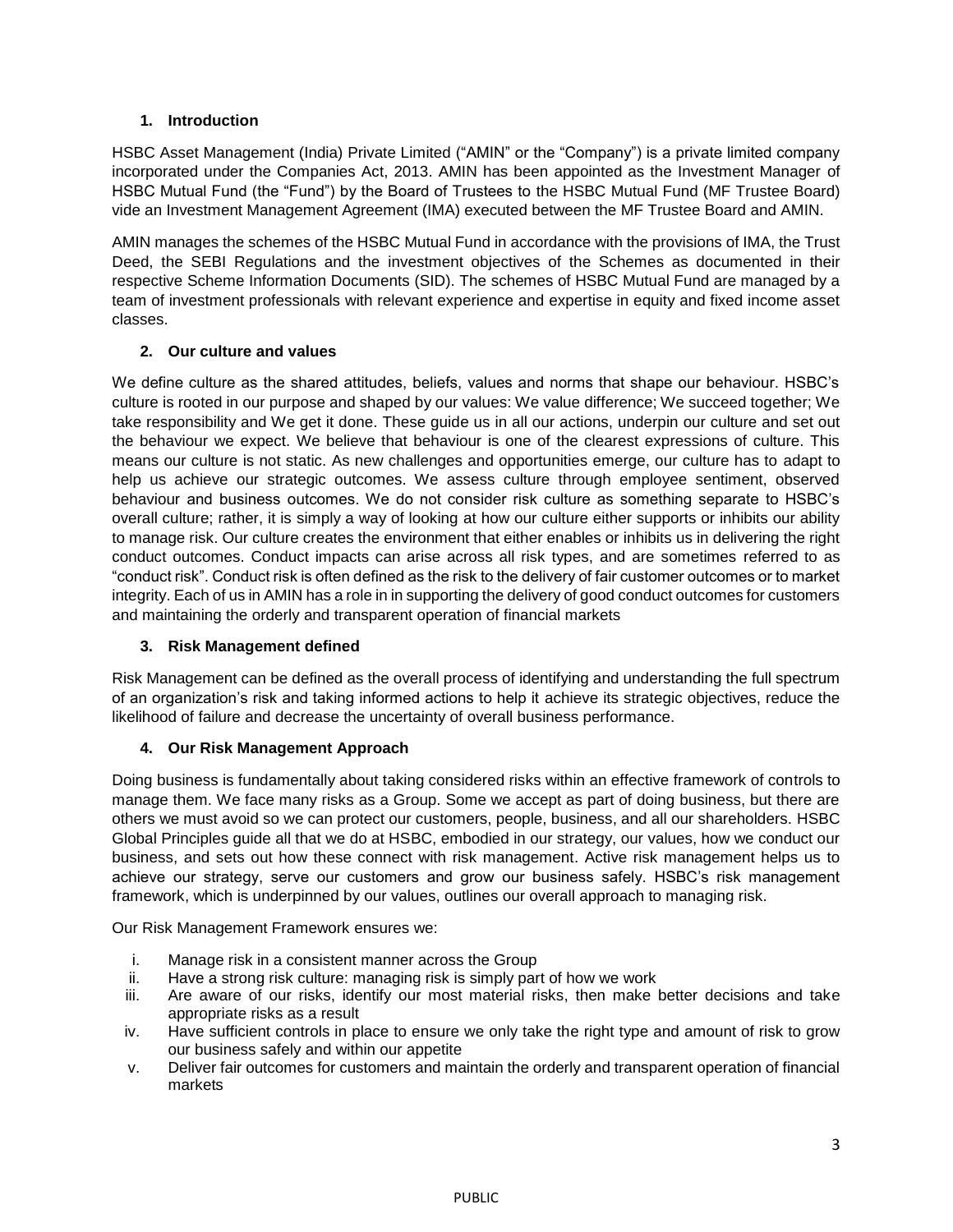#### **5. Governance Structure**

AMIN and HSBC Mutual Fund are licensed and regulated by the SEBI. HSBC Mutual Fund is sponsored by HSBC Securities and Capital Markets (India) Private Limited (HSCI). HSCI ("Sponsor) is a member of the HSBC Group, one of the world's largest banking and financial services organizations. HSBC's governance model includes executive and non-executive governance committees, delegated authority to individuals, and an escalation path for material risks and issues.

#### **Boards of Directors and Trustees**

As a private Limited company, AMIN has a Board of Directors to provide appropriate governance and oversight on the activities carried out by AMIN under its Investment Manager license issued by SEBI. It reviews and sets the strategy and risk appetite for the Company within the context of the HSBC Group's, HSBC Global Asset Management's and Regulator's directions/framework. The Board also oversees the operation, governance on Company's business activities to help ensure the Company is fulfilling its fiduciary responsibilities and is acting in the interests of customers at all times.

Further, in accordance with SEBI (MF) Regulations, the Sponsor has appointed a Board of individual Trustees to safeguard the interest of the unit holders of the Fund and to hold the assets of the Fund in trust for the benefit of the unit holders. The Trustee Board provides fiduciary governance and oversight to the activities of the Fund and AMIN through periodic meetings and reviews. Trustee Board's objective is to ensure that the activities of the Fund are being managed in accordance with the Regulations, in the interest of unit holders and in compliance with the Group's values, business principles and risk appetite. The Board of Trustees have also constituted an Audit Committee headed by an Independent Director to review internal controls and deficiencies highlighted by external auditors appointed by the Trustees.

Together, the Board of Directors of AMIN and Board of Trustees of HSBC Mutual Fund are executive governance committees for AMIN and have adequate representation from Independent Directors. The Boards of Directors and Trustees are responsible for the overall risk management of AMIN, along with the Management. To enable oversight on the implementation and ongoing monitoring of the RMF, the Boards of Directors and Trustees have each constituted a Risk Management Committee (RMC) as a sub-committee of their respective Boards. The RMCs report to the Board of AMCs and Trustees respectively and will recommend long term solutions regarding risk management both at the AMC level as well as the scheme level. AMIN Chief Risk Officer (CRO) attends the RMCs of both Boards. The RMCs of the Boards have formal Terms of Reference (TOR) approved by the respective Boards and meets at quarterly intervals. The TORs details the roles and responsibilities of the RMCs.

#### **Internal governance committees**

Besides the Board driven risk management governance, AMIN being a part of HSBC Global Asset Management has put in a place a robust internal governance framework with constitution of various key internal governance committees (non-executive committees). AMIN has a matrix reporting structure with key roles have dual reporting structures – functional and entity – to ensure that there is adequate oversight of roles and escalations for appropriate actions around risk mitigation or acceptance. Escalations of material risks and issues besides being discussed in the internal governance committees are also escalated to relevant regional/global governance forums, as appropriate in line with internal procedures and to the Boards. A brief overview of the key Internal committees in AMIN are provided below

## **i. Local Management Committee (LMC)**

The AMIN LMC, chaired by the CEO, AMIN assists the CEO in the day to day management of AMIN as well defining broad strategy for the business. The Committee meets every month and reviews the performance of the entity with particular emphasis on business development, sales and distribution activity, product development and HR issues, compliance with Regulations. AMIN Local Management Committee also ensures an appropriate control framework is operating effectively and an appropriate risk and control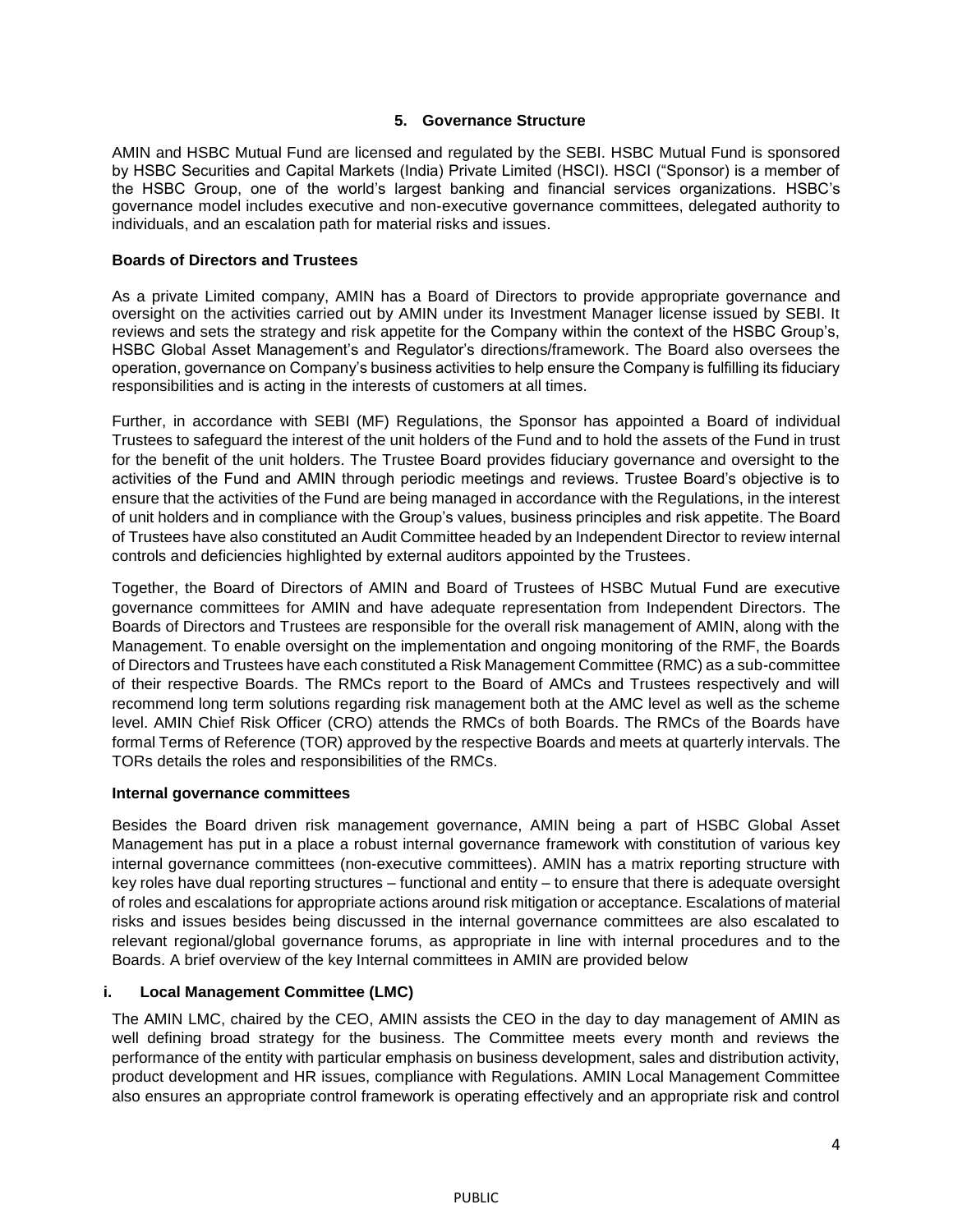culture is in embedded within the organization. Besides the CEO, LMC has as its Members all direct reports of the CEO including the CRO and the Compliance Officer. The LMC meets on a monthly basis.

## **ii. RMM (Risk Management Meeting)**

AMIN RMM is a formal risk governance forum established to provide recommendations and advice to the AMIN CRO on enterprise wide risk management of all risks including key policies and frameworks for management of risks within AMIN. RMM supports the CRO's individual accountability for the oversight of enterprise risk as set out in the HSBC's Risk Management Framework. Decision making authority in relation to matters considered at the RMM remains with the CRO, except where the decision making authority is within the scope of another RMM Member (e.g. business related decisions taken by AMIN CEO). RMM is chaired by the CRO with membership broadly mirroring that of the LMC. AMIN RMM reviews material risks affecting the AMIN business and is responsible for the oversight of the risk and internal control environment in AMIN. The RMM meets on a bi-monthly basis and escalations of material risks/issues progresses to the Regional RMM and/or Global RMM, Boards as appropriate.

## iii. **Pricing and Valuation Committee**

Pricing and Valuation Committee establishes and maintains appropriate policies and controls regarding pricing and valuation of securities/funds. This Committee is chaired by AMIN CRO and deliberates and decide on all matters pertaining to the valuation and pricing of securities of the schemes of HSBC Mutual Fund in accordance with the Valuation Policy approved by the Board of AMC and the Board of Trustees.

## **iv. Investment Management Committee (IMC)/Front Office Management Committee (FOMC)**

AMN IMC provides 'front line' governance of investment and trading activities and to review, discuss, set direction and make decisions on associated management issues. The AMIN IMC is also responsible for overseeing the people, process and performance of the AMIN Investment Team. The IMC is chaired by the AMIN Chief Investment Officer and meets on a monthly basis.

## **v. Local New Business Committee (LNBC)**

LNBC is the product governance committee for AMIN and through this committee AMIN exercises management control and oversight on the risks of launching and distributing new or materially changed products or services and also ensuring that the product is acceptable for the local market. It is also responsible for continuing oversight of products and services during their lifecycle, including product mergers.

## **vi. AMIN Technology Committee**

AMIN Technology Committee has been constituted by the Board of AMIN and Board of Trustees to provide recommendations and advice related to the cyber security and cyber resilience framework, including key policies for the management of information and cyber security related risks within AMIN. Chaired by the AMIN CEO, this committee also has an external independent subject matter expert as a Member of the Committee. This committee meets at quarterly intervals.

## **vii. Dividend Distribution Committee**

Steered by Head – Products, the scope and remit of AMIN Dividend Committee is to determine the dividend policy for the HSBC Mutual Fund; and propose/recommend the dividend amount/rate to be distributed for each fund. The Board of Trustees on basis of the proposal from the Committee review and approve dividends in the schemes. Trustees have delegated to this Committee powers to determine dividends for all frequencies up to and including monthly dividends in accordance with the policy framework approved by the Trustees.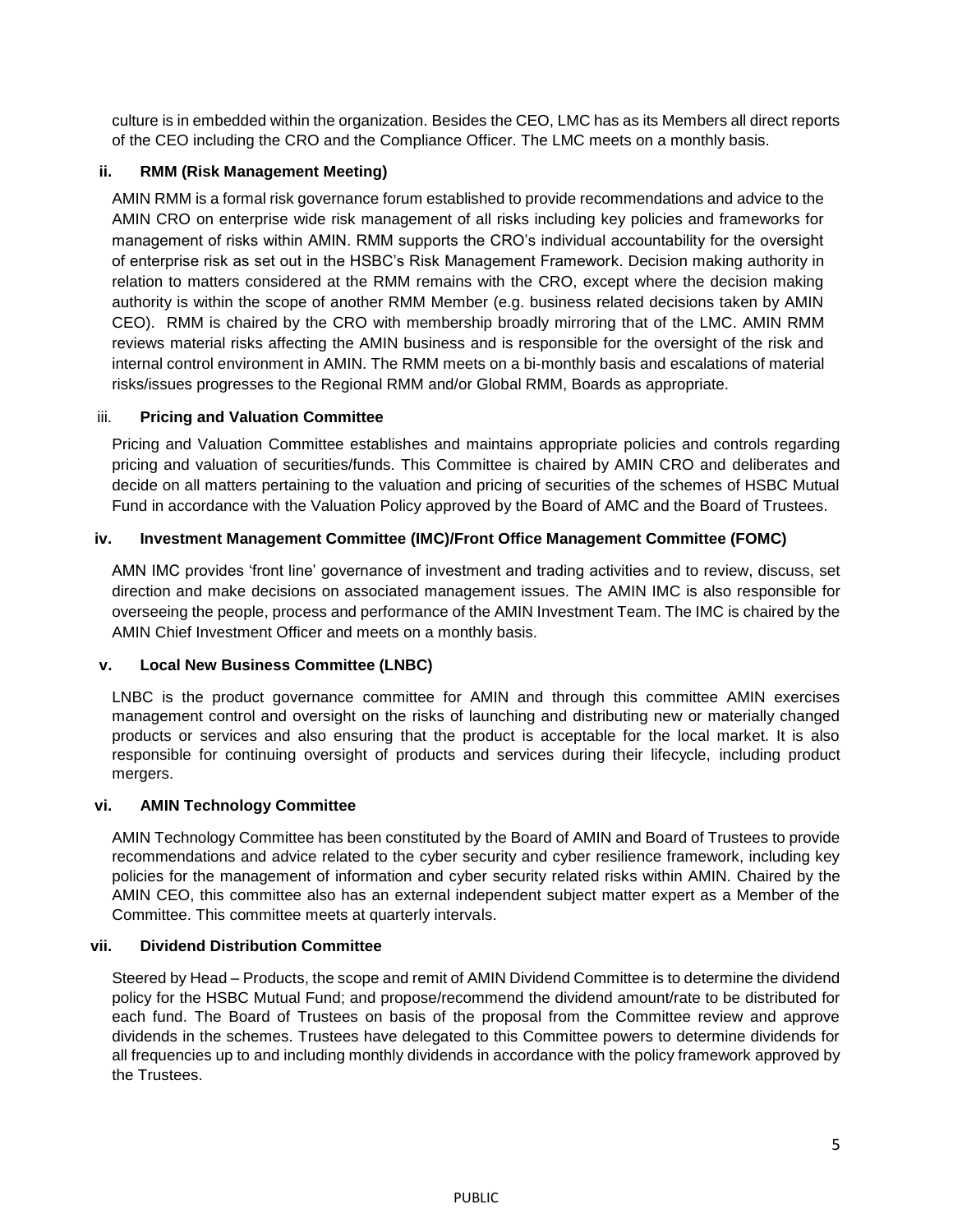Each of these governance committees follow an agreed meeting agenda and operate under a Terms of Reference (TOR) which details the scope, members, quorum, agenda etc. and this TOR is refreshed on an annual basis by the respective committees. AMIN CRO and AMIN Compliance Officer are inducted as Members of all the above governance committees.

#### **Delegation of Powers**

The Board of AMIN has delegated day-to-day management responsibilities to the AMIN CEO and further delegated responsibility for the overall risk management of the mutual fund operations including the key risks to the AMIN CRO. AMIN CEO is responsible for all the risks at both AMC and Scheme level. AMIN CRO is responsible for ensuring that there is an effective governance framework and reporting framework of risk management in line with the regulatory requirements.

The Board of AMIN has also delegated responsibility of managing individual AMC level risks and Scheme level risks to various CXOs of AMIN with overall responsibility for all risks at both AMC and Scheme level residing with the CEO of AMIN. The delegations specifically cover daily risk management, daily risk reporting and corrective actions at the level of the Fund Manager, CIO, CXOs and CEO. Notwithstanding delegations provided under this Policy, both board of AMC and the Trustees will also be responsible for the overall risk management of the mutual fund. The Board of AMC will review the delegations from time to time and make suitable modifications, as appropriate.

## **Three Lines of Defence**

All employees have a role to play in risk management. Day-to-day responsibility for risk management is cascaded through delegation of individual accountability, with reporting and escalation facilitated through appropriate Governance structures. Policies, procedures and limits are defined to ensure activities remain within an understood and appropriate level of risk. This is supported by an effective system of controls to ensure compliance.

We use three Lines of Defence ("LOD") model to define roles and responsibilities within HSBC. The activitybased model delineates accountabilities and responsibilities for risk management and the control environment within each LOD. The model applies to all individuals and all risk types, and supports the delivery of conduct outcomes. There is clear segregation between risk ownership (First LOD), risk oversight and stewardship (Second LOD) and independent assurance (Third LOD) to help support effective identification, assessment, management, and reporting of risks. To ensure effective risk management, care is taken to ensure appropriate levels of resource, knowledge, skill and experience within each LOD to enable the respective responsibilities to be adequately carried out.

The First LOD has ultimate ownership for risk and controls, including read across assessments of identified issues, events and near misses, and the delivery of good conduct outcomes and has three key roles. First LOD has three key stakeholders – Risk Owners, Control Owners and Control Officers. Risk Owners are accountable for identifying, assessing, managing and reporting key existing and emerging risks that they own for their business or function in line with the risk appetite set by the Board while Control Owners are accountable for operating controls on behalf of Risk Owners / Business Service Owners, and for the control monitoring processes to assess and report control effectiveness. Chief Control Officers (CCO) are accountable for driving the effective governance and management of non-financial risks in the First LOD

The Second LOD, as Risk Stewards, review and challenge the First LOD's activities to help ensure that risk management decisions and actions are appropriate, within risk appetite and support the delivery of conduct outcomes. The Second LOD is independent of the risk-taking activities undertaken by the First LOD and includes Risk Management and Compliance functions. Risk Management and Compliance are independent and specific functions with AMIN reporting directly to the CEO AMIN as well as to Regional Risk Management and Compliance Heads respectively.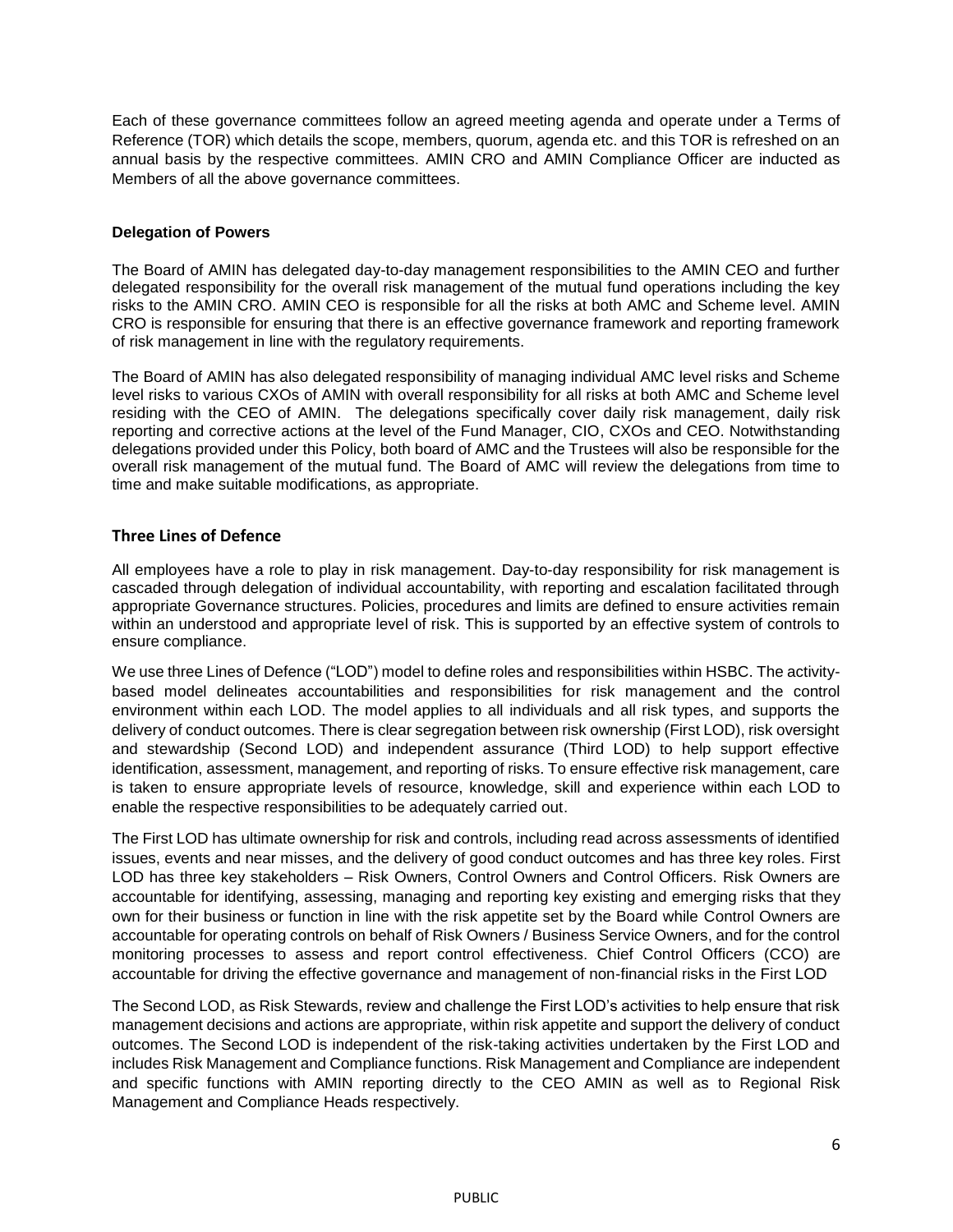Third LOD is HSBC Group Internal Audit. HSBC Group Internal Audit provides independent assurance that our risk management, governance and internal control processes are designed and operating effectively in line with the requirements of HSBC Group. In addition, HSBC Mutual Fund Trustees have also appointed external auditors to perform internal audit of the mutual fund business of AMIN including material third party service providers such as Registrar and Transfer Agent (RTA), Fund Accountant (FA) and Custody to assess if HSBC MF/AMC is operating within the requirements of SEBI (MF) Regulations. Scope of external auditors also include audit of the status of implementation of the SEBI Risk Management Framework.

Accountability for ensuring compliance with rules, regulations and laws lies with the AMIN CEO, as the executive level Risk Owner. Risk Owners are accountable for determining and implementing necessary changes to their operations as a result of changes to rules, regulations and laws, by updating their procedures and ensuring appropriate controls have been implemented. Risk Stewards are accountable for identifying and understanding the rules, regulations and laws that affect their risks. In addition, Risk Stewards is accountable for monitoring for changes to those rules, regulations and laws that impact their risk types, assessing the impact on their specific risk types, updating their policies as required, and communicating these changes to Risk Owners in a timely manner.

AMIN has identified one CXO level officer to be responsible for the risk management of every scheme/AMC risks of the AMC/Mutual Fund. Roles and responsibility assigned to the CXO are aligned as per the requirements of the SEBI Circular on Risk Management Framework for Mutual Funds, as amended from time to time (hereinafter referred to as SEBI RMF circular) and aligned with HSBC guidelines. CXOs have responsibility for line management and process ownership for risk management and the same is reflected in the performance appraisal through Key Result Areas (KRAs) for key officials of line management.

## **6. Active Risk Management**

Our active risk management is a five step process – Define and enable; identify and assess; manage; aggregate and report; and govern. Governance is covered across this RMP document for various activities and risk types. Hence this section will have specific focus on the first four steps of the active risk management approach.

## **i. Define and enable**

We expect everyone at HSBC to reflect our values in how they behave and conduct business. We are committed to delivering fair outcomes for our customers, and to ensuring we act with integrity in the financial markets. The personal conduct of our people is critical to our ability to live up to these commitments. People drive risk management and each of us has a responsibility to demonstrate our values through delivering the right conduct behaviour and consistently delivering the appropriate outcomes. The behaviour underpinning our values are designed to support a wide range of outcomes – including a culture that is effective in managing risk and that leads to good conduct outcomes.

Our culture supports and encourages the following behaviour – accountability, speak up and good judgement. We recognize and reward exceptional conduct demonstrated by our employees. We also discourage poor conduct and inappropriate behaviour that is not in keeping with our values, or which exposes us to financial, regulatory and reputational risk. We ensure that the basis for managing performance and determining remuneration is consistent with prudent risk management and encouraging the right behaviour.

The principle of individual accountability is exercised across the organization and is fundamental to effective risk management within HSBC. Individual accountability is reinforced through the three LOD model. Risk issues are monitored and actively managed by the accountable individuals as part of their role. Further, HSBC Risk Taxonomy as well HSBC Risk Appetite Statement clearly identify and define our risks as well as appetites/thresholds for these risks so that they can be properly managed.

## **ii. Identification and Assessment of Risks**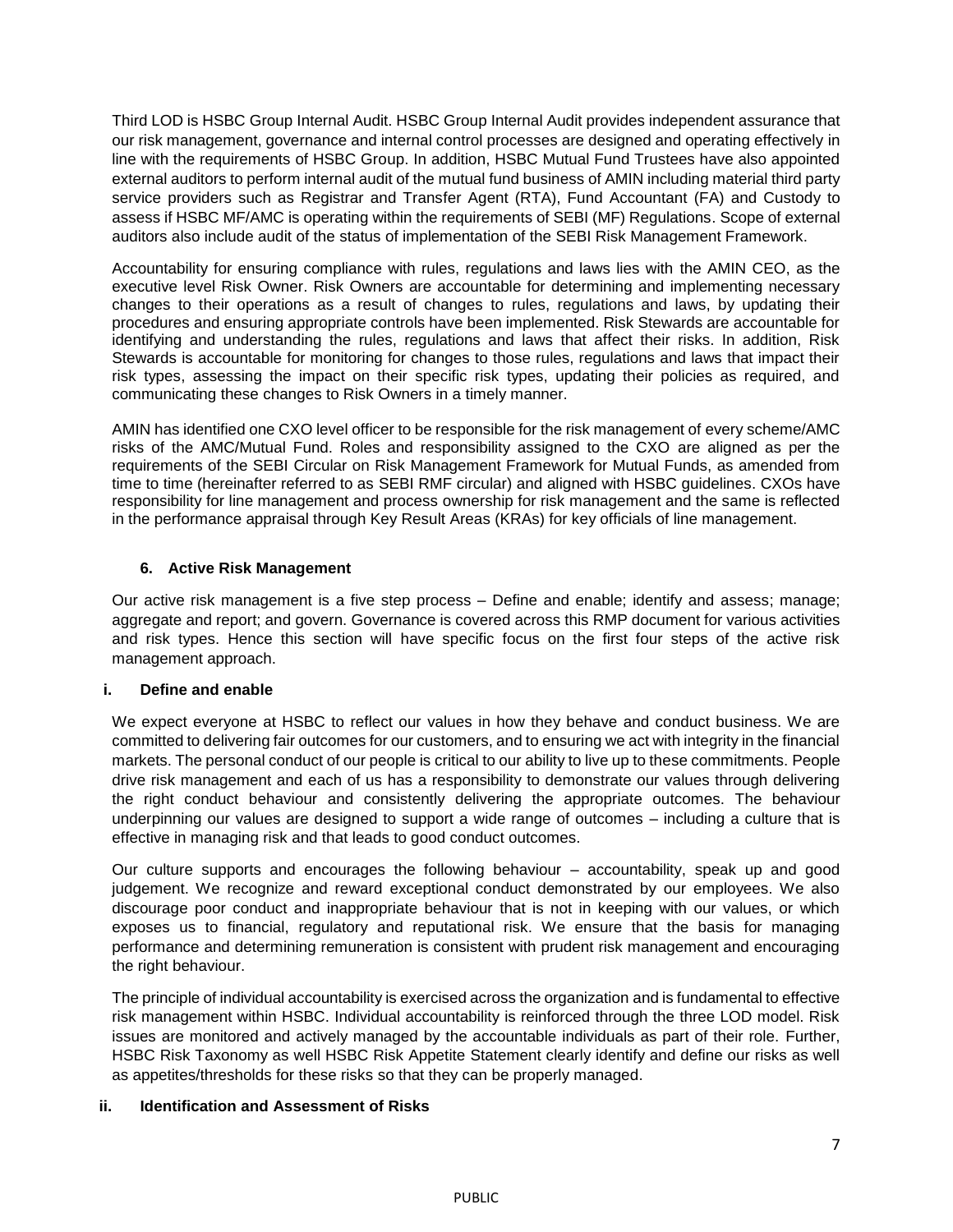Due to the ever-changing business environment that we operate in, risk identification is an ongoing process to ensure all material risks are known, well understood and proactively managed. Therefore, learning from the past and external events is as critical as recognizing new and emerging risks in preparing for what could happen in the future. Identified risks have clear ownership, and their potential impacts are assessed against AMIN's risk profile. We proactively manage any material risks identified, and whenever possible, immediate action is taken to limit the impacts on our business and investors.

When assessing risk, we measure the likelihood of a risk occurring and the impact on our business against risk appetite. The outcome of the risk assessment should provide a forward-looking view that enables the prioritization of appropriate management actions to mitigate the most material risks. Risks are identified, assessed, and recorded in relevant systems and used for reporting and management decisions. The First LOD, in collaboration with the Second LOD (Risk and Compliance), are accountable for assessing risk impacts and likelihood to understand the cost and wider consequences of risk materializing.

Risk materiality is assessed by considering the financial, customer, regulatory and reputational impacts. Understanding the risk likelihood is equally important and is assessed along with the risk impact. There are a number of factors considered and different methodologies used when assessing risk likelihood; for example, using historic data and management overlay to model the probability of similar risks materializing in the future.

## **iii. Management of Risks**

Risk Management is an ongoing process involving both the First LOD and Second LOD to ensure we monitor and manage our risks in accordance with our risk appetite and, where necessary, appropriate risk management actions are taken in a timely manner.

Controls are defined in our policies and procedures, to ensure our risks are managed effectively and consistently across the entity. Controls are integral to risk management framework, and as such are an integral part of the systems and processes that we use to manage risk. Controls are used to prevent, detect or limit risks across the entity throughout operational processes to ensure risks are managed within appetite. The effectiveness of identified controls must be tested taking into account both the design and operating effectiveness. Continuous monitoring activities are performed across the entity to ensure controls managing material risk are adequately evaluated for intended design and operating effectiveness. Controls are designed to enable effective risk mitigation and help comply with legal and regulatory obligations. Control effectiveness ratings are assigned to individual controls based on the delivery of intended risk mitigation. Identification of issues requiring remediation may arise through any stage of our risk management approach. Issues are raised and action plans are developed to address controls deficiencies and/or inefficiencies in order to improve the operating effectiveness of the current control environment in a timely manner. Remediation actions are recorded in the relevant system of record.

#### **iv. Reporting of Risks**

Risk reporting helps senior management to understand what the top risks are and if they are managed within risk appetite. It also provides visibility of common themes and systemic issues across the organization, which enables us to manage risks more proactively and effectively. Three standard enterprise risk reports are used to provide a consistent end to end view of risk management across the entity. The enterprise risk reports are –

- 1. Risk Appetite Profile monitors the performance of risk appetite metrics against the Board approved Risk Appetite and Tolerance Thresholds
- 2. Risk Map provides a second LOD view of the residual risk profile of the entity
- 3. Top and Emerging Risk Profile provides forward-looking analysis of risk themes, which are often external / internal circumstances or events, difficult to predict and are often beyond the entity's ability to directly control

PUBLIC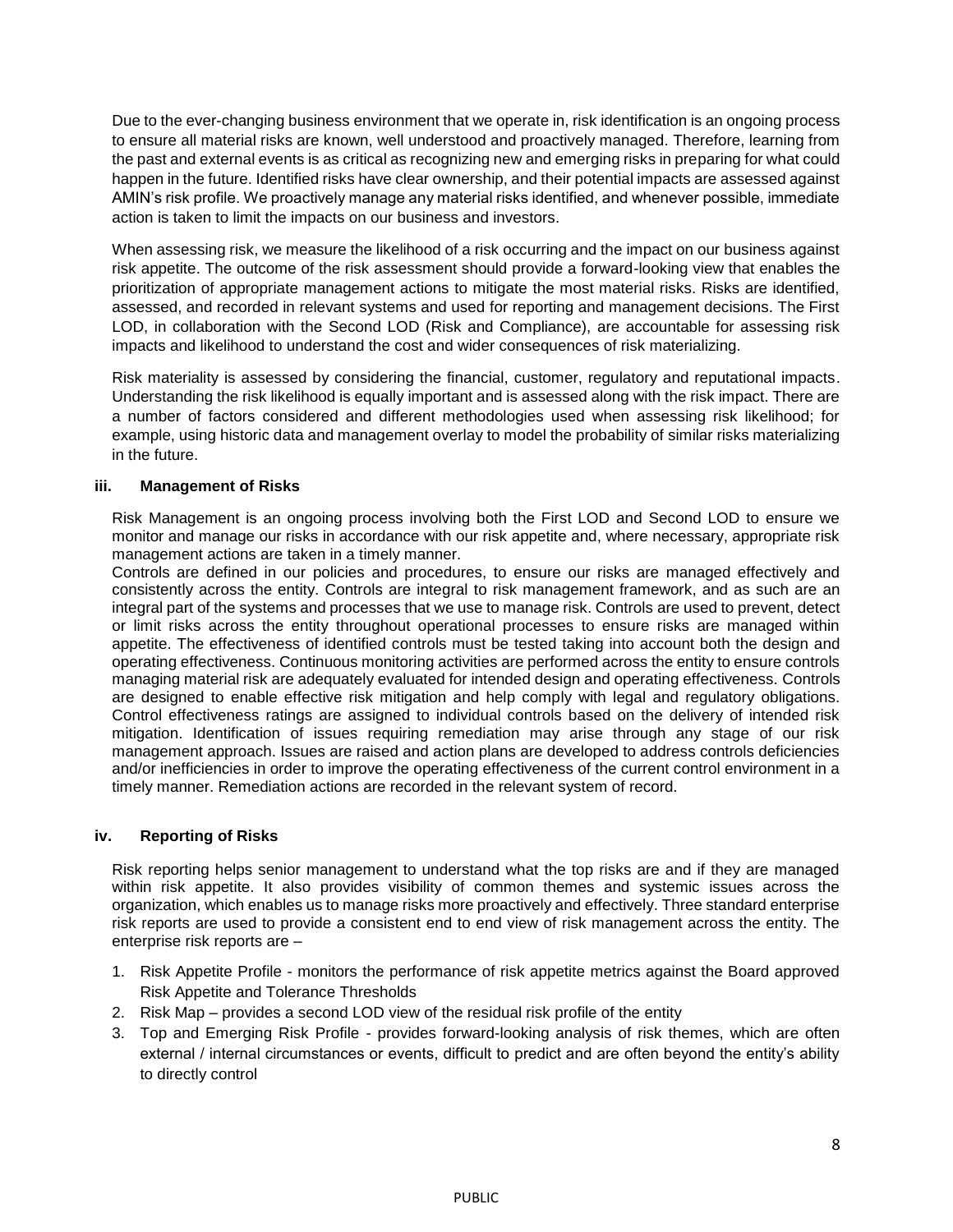A summary of the key issues and common themes detailed in the enterprise risk reports as well as the three enterprise risk reports are placed in AMIN RMM and also in the Risk Management Committees of the Board and Trustees.

## **7. Formalizing AMIN's Risk Appetite**

Risk management starts with a strong risk culture, clear accountability, and a formally-defined risk appetite that articulates the level and types of risks that AMIN accepts to achieve our strategic objectives. We formally articulate our risk appetite through our Risk Appetite Statement (RAS) which is approved by the AMIN RMM, RMCs of the Boards and the Boards. The RAS consists of qualitative statements and quantitative metrics covering financial and non-financial risks with defined Risk Appetite and Tolerance thresholds. This helps us make sure that planned business activities provide an appropriate balance of return for the risk we are taking and that we agree on a suitable level of risk for the entity.

We define Risk Appetite as the articulation of the types of risks and thresholds that we are willing to take in order to achieve our strategic objectives. Our Risk Appetite shapes our requisite controls and dictates risk behaviors. Embedding Risk Appetite means there is a clear understanding among the Board, senior management and all employees for the ownership and accountability for risks, and the acceptable levels of risk.

Risk Appetite Statement provides the foundation for the Second LOD to design policies and limits for the entity. These form the basis of the processes and decision making that the First LOD undertakes in its management of risks. We identify risks to our business and assess their materiality by considering their likelihood and potential customer, financial, reputational and regulatory impacts, as well as market conduct and competition outcomes. We manage these risks through a combination of limits and controls to ensure risks are within our appetite. We then aggregate and report risk data to highlight material risks and support good decision making. Where necessary, these risks are escalated to senior management and risk governance committees to facilitate management decisions, challenge and remediation.

## **8. HSBC Risk Taxonomy/SEBI Risk Classification**

The risks faced by AMIN and its operations can emanate both from external and internal factors. These risks can be broadly categorized as AMC level Risks and Scheme level risks, collectively referred to as Risk Taxonomy.

The table below provides a list of the various risks along with the CXO responsible for managing these risks within AMIN.

| <b>Types of Risk</b>                               | <b>CXO Assigned</b> |
|----------------------------------------------------|---------------------|
| Risk Management Framework governance and reporting | <b>CRO</b>          |
|                                                    |                     |
| <b>Scheme specific risks</b>                       |                     |
| Investment risk                                    | <b>CIO</b>          |
| Liquidity risk                                     | CIO                 |
| Credit risk                                        | <b>CIO</b>          |
| Governance risk                                    | <b>CIO</b>          |
|                                                    |                     |
| <b>AMC Specific Risks</b>                          |                     |
| <b>Operational Risk</b>                            | COO                 |
| Technology, Information and Cyber Risk             | <b>CISO</b>         |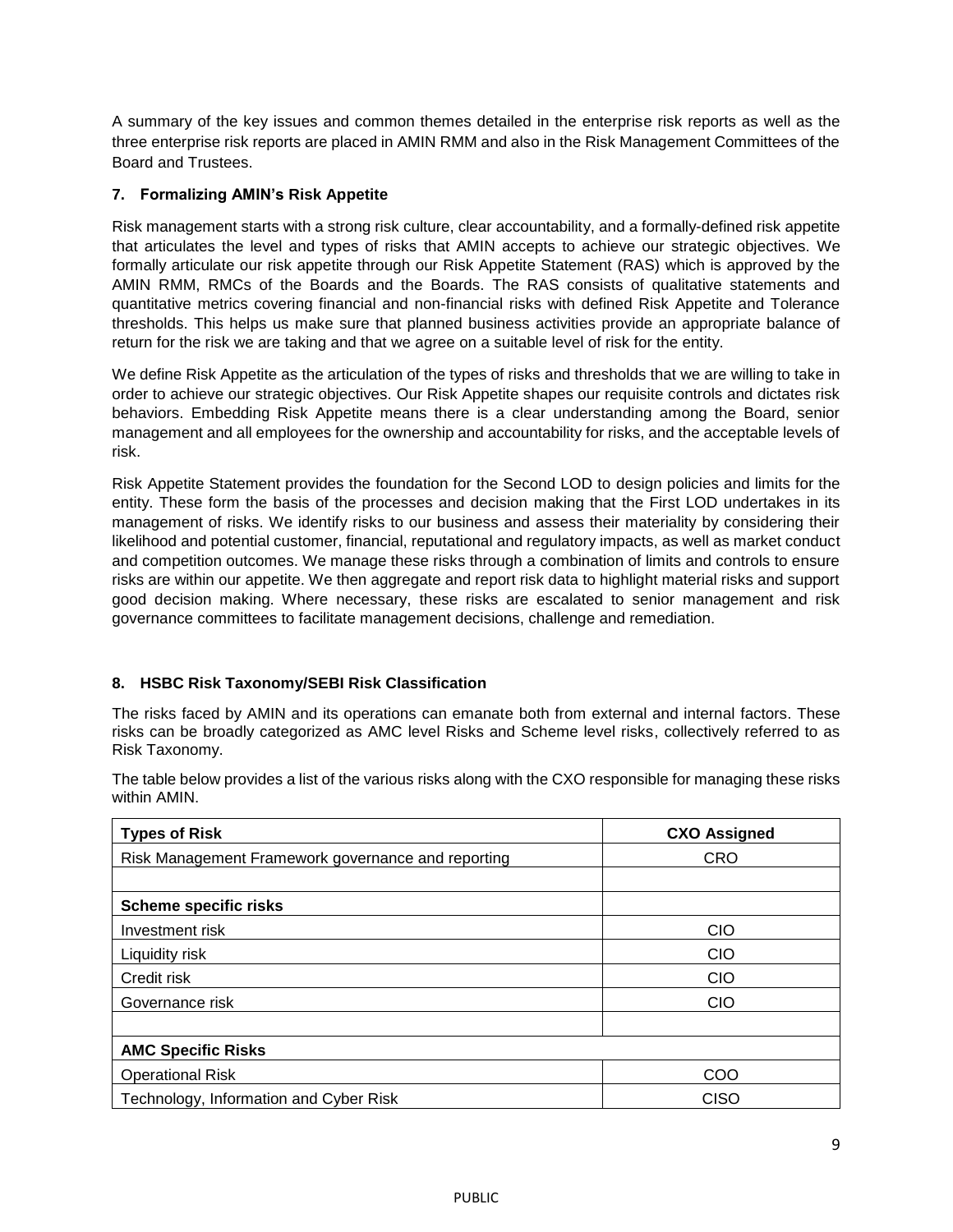| <b>Reputation Risk</b>                                                    | <b>CRO</b>                 |
|---------------------------------------------------------------------------|----------------------------|
| <b>Conduct Risk</b>                                                       | <b>Compliance Officer</b>  |
| <b>Outsourcing Risk</b>                                                   | COO                        |
| Sales and Distribution Risk                                               | <b>CSO</b>                 |
| <b>Financial Reporting Risk</b>                                           | CFO (for AMC)/COO (For MF) |
| Legal Risk                                                                | Legal                      |
| Tax Risk                                                                  | <b>CFO</b>                 |
| <b>Talent Risk</b>                                                        | ΗR                         |
| Compliance Risk (covering both scheme specific and AMC specific<br>risks) | <b>Compliance Officer</b>  |

The CEO shall be responsible for all the risks at both AMC and Scheme level. Board of Directors and Trustees will be responsible for the overall risk management of the mutual fund, along with the Management (broadly includes CEO, CRO, CIO, CXOs and the Fund Manager) and their roles and responsibilities are aligned as per the requirements of the SEBI Circular on Risk Management Framework for Mutual Funds, as amended from time to time (hereinafter referred to as SEBI RMF circular) and aligned with HSBC guidelines.

To help ensure consistency and comparability in risk categorization across the Group, AMIN uses a standardized set of risk types known as the HSBC Risk taxonomy.

The HSBC risk taxonomy categorizes risks into two broad categories -

A. **Financial risks** – the risk of a financial loss as a result of business activities. We have five level 1 (broad definition) financial risk types (of which only one financial risk type is relevant for AMIN business) and;

B. **Non-financial risks** – the risk of loss resulting from people, inadequate or failed internal processes, data or systems, or external events. These risks arise during our day-to-day operations, while taking financial risks. Non-financial risks may have an impact on our management of financial risks, for example, inaccurate financial reporting may lead to unexpected capital or liquidity risk, or a trading process failure may result in higher market risk taking. There are seven level 1 (broad definition) Non-financial risks which are Financial Reporting and Tax Risk, Resilience Risk (includes Operational Risk, Third Party Risk, Information and Cyber Security Risk), Financial Crime Risk, Regulatory Compliance Risk, People Risk, Legal Risk and Model Risk.

SEBI RMF circular categorizes risks into two broad categories – AMC level risks and scheme level risks. There are overlaps between HSBC Risk Taxonomy and SEBI RMF circular especially the Non-Financial Risks as per HSBC Taxonomy and AMC level risks from SEBI Risk Management Framework. This document assimilates both HSBC Risk Taxonomy as well SEBI RMF in defining relevant Risks as well as risk management process in place around these risks.

## **9. Scheme specific risks**

There are four scheme specific risks and risk management around these four scheme specific risks are detailed in the sections below. The scheme specific risks are the risks majorly associated with the core activities of investment and portfolio management.

#### **i. Scheme specific Governance**

Internal governance and oversight of scheme specific risks rests with the Investment Management Committee of AMIN chaired by the Chief Investment Officer and has the CEO, Compliance Officer and CRO as Members. Performance of the Scheme vis-à-vis benchmarks as well as peers are reviewed at these meetings. Scheme specific risks are also part of the Risk Management meeting agenda. The Board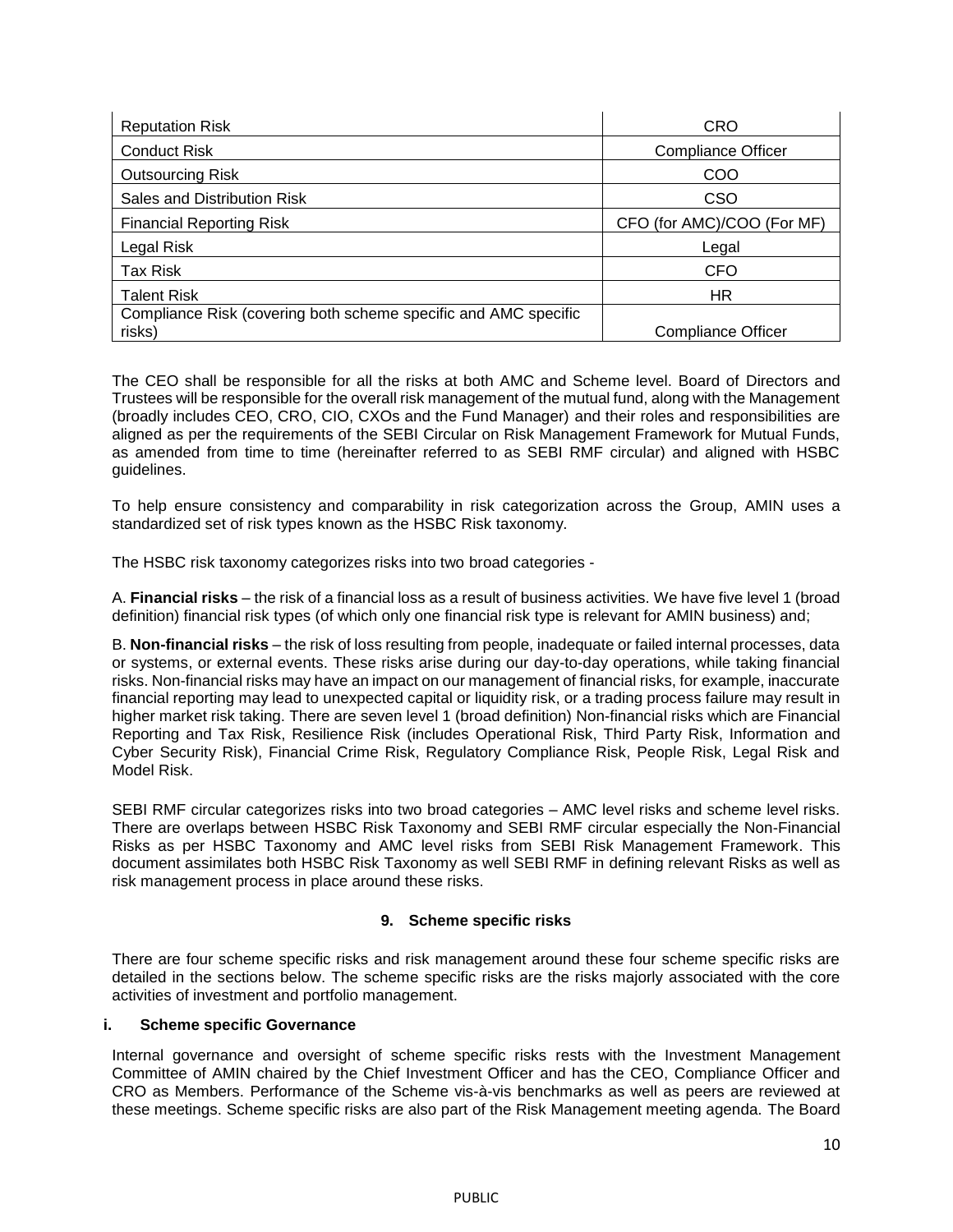of Directors and Trustees in their meetings review the performance of AMIN funds including significant losses and outlier trades. Minutes of the IMC and RMM meetings are also placed in these meetings for the review of the Boards.

The governance oversight is supported by appropriate Policies which provide the investment team with an operating framework for day to day investment management activities. These key policies include Investment Policy (covering all asset classes we invest in), Best Execution Policy, Stewardship Code, Broker Empanelment Policy, and Policy for Polling.

A key element of scheme's risk management is clear and transparent articulation of the scheme's risk profile – investment risk, liquidity risk and credit risk (as applicable) – as well as its mitigations in its communications with investors including in the Scheme Information Documents and marketing materials. For fixed income schemes, risk profile (investment and credit risk) is reinforced through the potential risk classification matrix (PRC) and the overall risk is reflected through the product level Risk-o-Meter for all schemes.

Prior to launch of new products, investment risk is calibrated for the new products (equity/multiasset/medium-long term fixed income funds) basis the indicative asset allocation as well model portfolios which also undergo back-testing and scenario analysis to ensure that the investment risk metrics are aligned to the investment objectives of the new product.

One of the key triggers for scheme specific risks is concentration of exposures at the portfolio level (asset side) or concentration of investors in a scheme. Concentration limits are defined at the issuer (credit)/company (equity) level both at the Scheme level and at an aggregate (mutual fund) level and these limits are monitored on a monthly basis. In fixed income funds, investor concentration is tracked by AMIN on a monthly basis and distributor concentration is also tracked across funds on a monthly basis and reported to the RMM. Stress testing for fixed income funds, as required by Regulations, is carried out on a monthly basis and the results along with concerns and rationale from fund managers, if any, are placed before both the IMC and the RMM.

To ensure that here is minimal counterparty/settlement risk, AMIN has an approved process for classifying and on-boarding counterparties for OTC fixed income trades, based on their category and structure. List of counterparties is refreshed every year and reviewed by the RMM. AMIN undertakes an annual review of brokers (equity and fixed income) empaneled by the business and the review is approved at the AMIN RMM. AMIN currently does not take derivative exposures in its portfolios and hence do not have counterparties assessed from derivative exposure perspective.

#### **ii. Limit monitoring framework**

AMIN has robust processes in place to ensure that funds/portfolios are managed in accordance with the spirit and the word of all client, fund, regulatory and internal investment restrictions. It is the Fund Manager's primary responsibility to ensure that all restrictions/guidelines are properly understood and adhered to.

AMIN Product is responsible for the identifying and documenting investment restrictions arising from SID of new funds as well as changes to existing product level investment restrictions. AMIN Compliance function is responsible for identifying and document (new or changes to existing) regulatory restrictions while AMIN Risk team is responsible for establishing and maintaining in-house rules/internal restrictions. The MF Operations functions, which is independent of the Investment teams, is responsible for the coding of restrictions and guidelines into the Order Management System (Quantis). Restrictions and its severity/overrides are coded in the Quantis system by MF Operations in consultation and agreement with the restriction owner. Restrictions that are not subject to automated system based monitoring are recorded as Non-codeable restrictions and an alternate monitoring mechanism is agreed by relevant AMIN stakeholders and also approved at the AMIN RMM (for Regulatory and Internal limits)/AMIN LNBC (for SID limits) and reviewed on an annual basis. Investment restrictions are coded in the Quantis system with level of severity increasing from soft, soft manual to hard according to the nature of investment restriction. Pre and Post-trade monitoring of all types of investment restrictions are undertaken by functions independent of Investments and approval for any soft manual overrides in the Quantis system are provided by the respective restriction owners.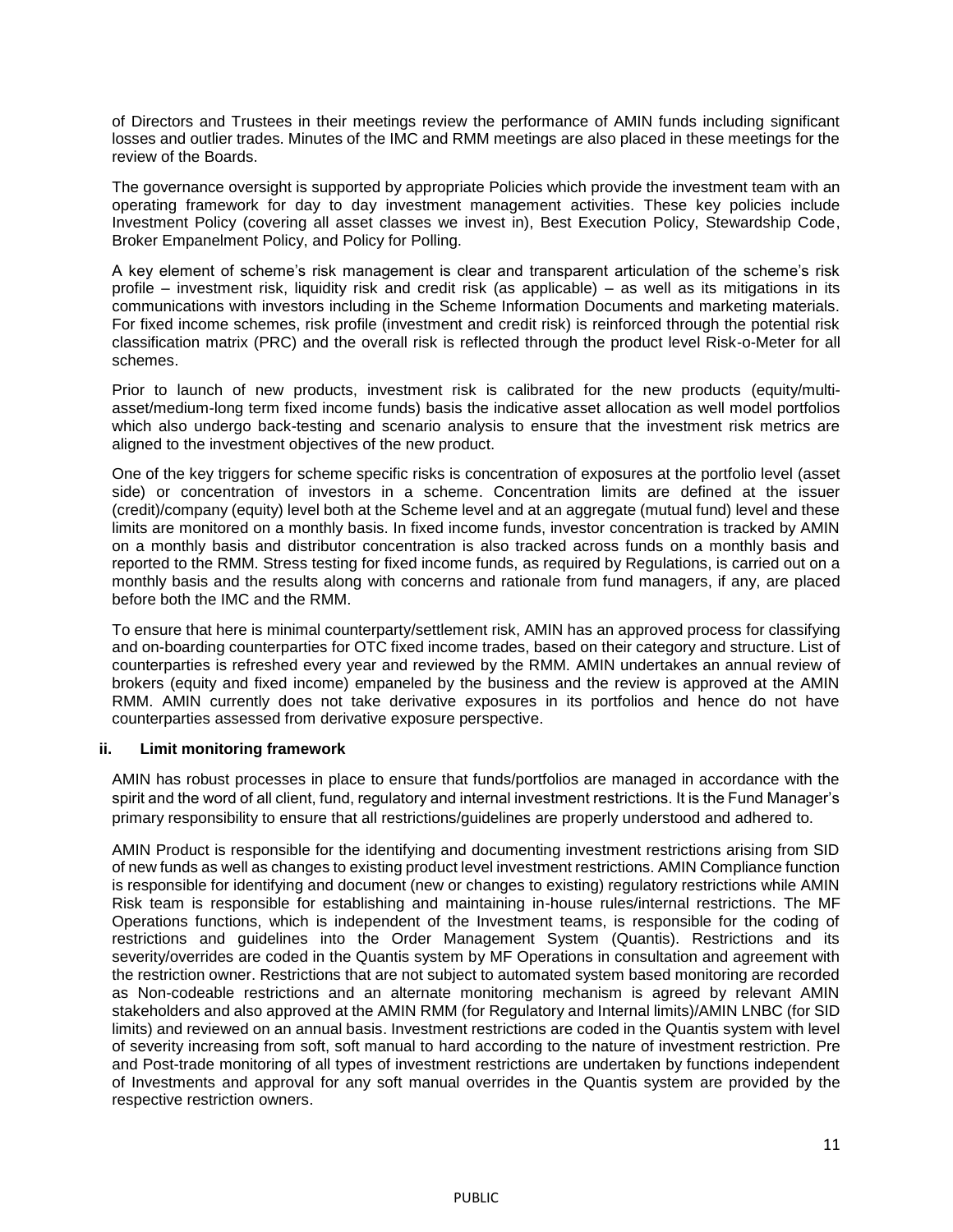Another important area of scheme risk governance is in the area of breach monitoring. AMIN has defined approaches for identifying breaches – both passive and active breaches. All the investment restrictions are applicable at the time of making investments. In the event of any active breach of the regulatory limits, the same will be rectified immediately and reported to CIO, Risk and Compliance functions. For any active breach of the other limits specified in the Scheme Information Document, prior approval will be sought from the CIO, Risk and Compliance with a reasonable rectification timeframe and in case of internal active breaches, prior approval will be sought from CIO and Risk with a reasonable rectification timeframe. Passive breaches may occur due to redemptions and/or market movements. All passive breaches will be rectified as per the Procedure for rectification of passive breaches approved in the AMIN RMM. In line with internal procedures, breaches are required to be cured in two business days else the fund manager takes the approval of the CIO, COO and CRO to continue the breach for a maximum period of 30 days with adequate justifications. Uncured regulatory/SID breaches beyond specified time period are reported to the Trustees. The primary responsibility for monitoring the active breaches and reporting the same to Risk and Compliance, rest with the respective fund managers.

#### **iii. Investment Risk**

Investment risk can be defined as the probability or likelihood of occurrence of losses relative to the expected return on any particular investment.

Occurrence of losses relative to expected return on any particular investment arises largely through fluctuation in the market value of portfolio positions due to changes in market variable such as equity prices, interest rates or widening credit spreads due to deterioration of broad market fundaments.

Investment risk management is based on reasonable investor expectations about the risks that the mutual fund will take in order to achieve its investment objectives. Investment Risk along with Liquidity Risk and Credit Risk can be thought of as three key drivers of risk in a scheme or alternatively defines a scheme's risk profile.

AMIN uses a number of investment risk management tools to monitor and manage investment risk. Exante tracking error is the primary investment risk management tool for actively managed equity funds, where tracking error ranges are identified according to the underlying equity scheme category and monitored. For open-ended fixed income funds as well as multi-asset funds, AMIN uses ex-ante portfolio volatility as investment risk metric, where operating ranges for volatility are defined as per underlying scheme's risk profile. AMIN uses APT Pro for measuring investment/market risk metrics. In addition, as a secondary metric, AMIN monitors portfolio turnover of individual schemes against an established turnover ceiling. Investment Risk metrics are monitored on a monthly basis by the Risk team and any breaches are escalated to the Fund Manager for rationale/corrective action, if relevant, and the exception internally referred to as Management Action Trigger (MAT) and Fund Manager response are placed in the RMM for noting. Investment Risk metrics are reviewed and approved on an annual basis in the AMIN RMM.

#### **iv. Credit Risk**

The credit risk relevant to AMIN is the issuer credit risk attributable to individual securities and the negative outlook on specific sectors or industries and its consequent impact on the credit exposures. To mitigate credit risk, AMIN has in place a robust credit risk management framework that spans issuer selection, ongoing monitoring and governance.

**Issuer selection**: AMIN credit selection process is built on the premises of independent and comprehensive assessment of each credit. Each of the entity (credit) is discussed via a credit discussion wherein the credit is discussed by the analyst, fund manager, Head of Fixed Income and CIO. No investment in credit is undertaken before the discussion in the credit discussion forum. The credit selection process is driven by fundamental research supported by tradability and liquidity of the instruments proposed to be invested. The framework assigns investible quantum and tenor based on internal credit rating and actual balance sheet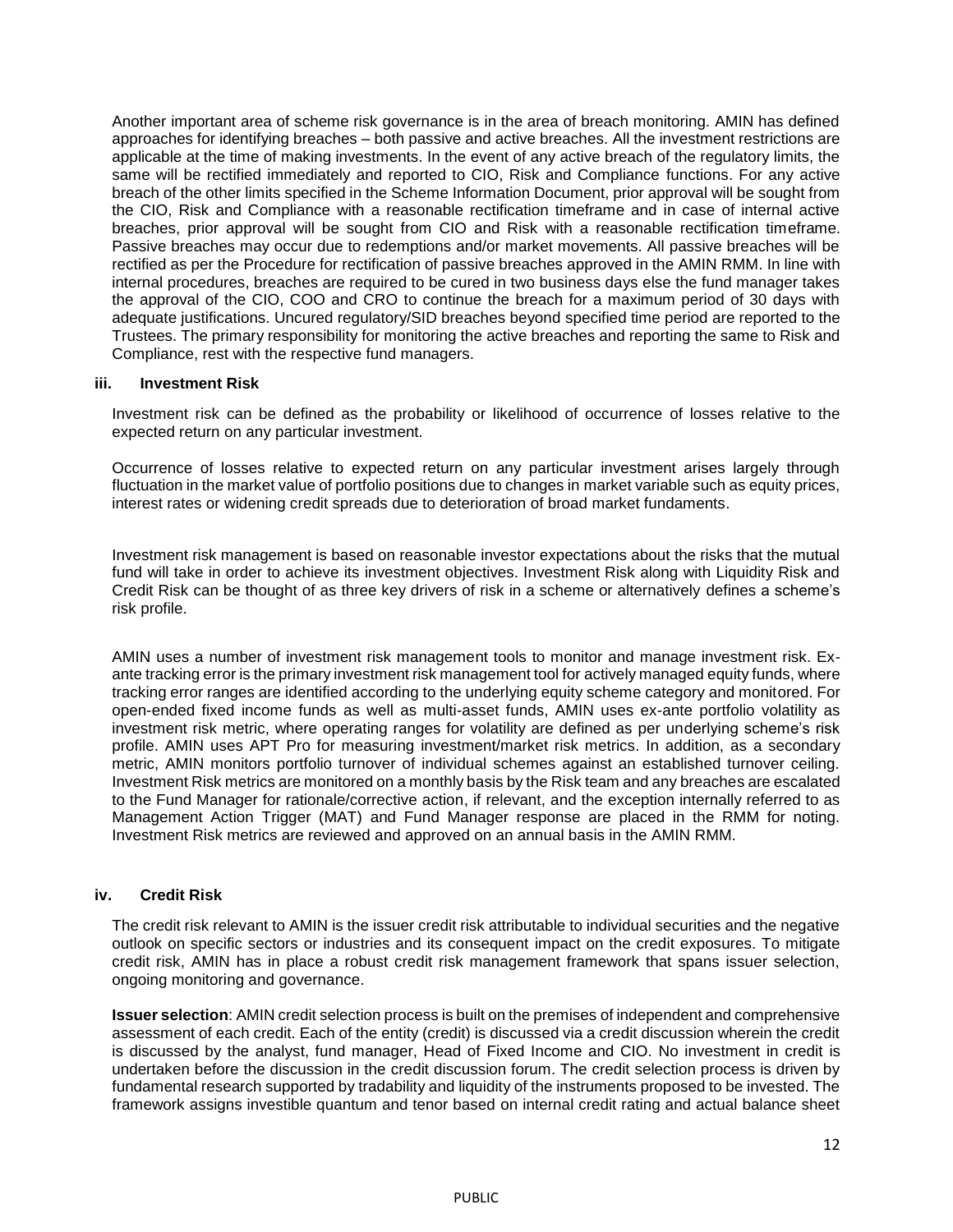size of the company, including networth and total debt. All decisions to invest in corporate debt should be supported by relevant research reports / financial data and recorded. Subsequent decisions on the same security should indicate the reasons for the same. The research recommendation is based on independent assessment and exclusive of the ratings recommendation. HSBC credit research is largely independent of fund management and sales and credit recommendations are based on independent research of the analysts.

**Ongoing monitoring**: The research team continuously evaluates the company on an ongoing basis based on traded price of the market instruments, market news, earnings announcements and analyst/ratings conference calls to constantly monitor the developments on the industry and company. Any change in the credit quality of the issuer is discussed in the credit discussion forum. This includes deterioration in credit profile and rating changes. Alongside the course of action is also discussed which could include reduction in tenor for prospective investment, exit option for existing investment, not taking any fresh investments or holding on the existing investment until maturity.

**Governance**: The list of credits reviewed and the action discussed in the credit discussion forum is noted in the FOMC (Investment Management Committee) periodically. Any change in the credit view (both positive and negative) discussed in the credit discussion forum, is reported subsequently to the FOMC. Investment team on a monthly basis reports the rating changes to the risk team which is subsequently reported in the RMM (Risk Management Meeting). AMIN has a classification structure for highlighting any incremental risk from any early warning signals observed. The credit team will classify each of the companies presented under the categories viz. White flag, Yellow Flag, Red Flag or No Flag according to the increase in risk observed early warning signals. The credit discussion forum, incorporates the discussion on the early warning signals and market indicators into the credit review and assessment and any deterioration in credit profile presented to the FOMC. Based on the discussions in various forums including credit discussion forum, FOMC, RMM, if there is a view that any issuer has potential for severe deterioration in credit profile which could result in rating downgrade below investment grade during the tenor of the investment, then such investments will be reported to the Board and Trustees along with the proposed actions. AMIN has also enabled segregation of portfolio to manage issues around credit default with adequate oversight on the segregation process.

## **v. Liquidity Risk**

Liquidity is a measure of how easily an investment can be converted to cash without experiencing material exit barriers or significant loss of value. Liquidity Risk/ Mismatch is the risk that a fund may encounter difficulty meeting its obligations in respect of financial liabilities, thereby compromising existing or remaining investors. Lack of liquidity may compel fund managers to exit an asset at a price lower than its fair value thus harming interests of existing investors in the fund.

Liquidity management is integrated into the investment process. Due consideration is given to liquidity while constructing portfolios both in equity, fixed income and multi-asset schemes. Adequate liquidity is maintained in AMIN schemes on an ongoing basis to meet redemptions as they arise. Liquidity Risk Management (LRM) framework is deployed along the lines mandated by the Regulator for in-scope openended schemes.

Liquidity at scheme level is monitored using internal liquidity models and liquidity is assessed in normal (20% participation in volumes) and stressed (10% participation in volumes) market conditions. There are liquidity risk metrics (lower bounds) set for all open ended schemes which are monitored on a monthly basis and the schemes are expected to maintain the minimum level of liquidity in the schemes. Liquidity risk monitoring is with AMIN Risk team and the results are reviewed at the AMIN RMM. Apart from this, less liquid securities held in individual schemes as well as at an enterprise level are monitored. This ensures that the tail liquidity risk remains within acceptable levels. On the liability side, AMIN risk monitors redemption trends in all schemes and track significant redemptions across 5-day, 10-day and 21 day windows to help understand redemption patterns over time. Liquidity risk is also subject to stress testing for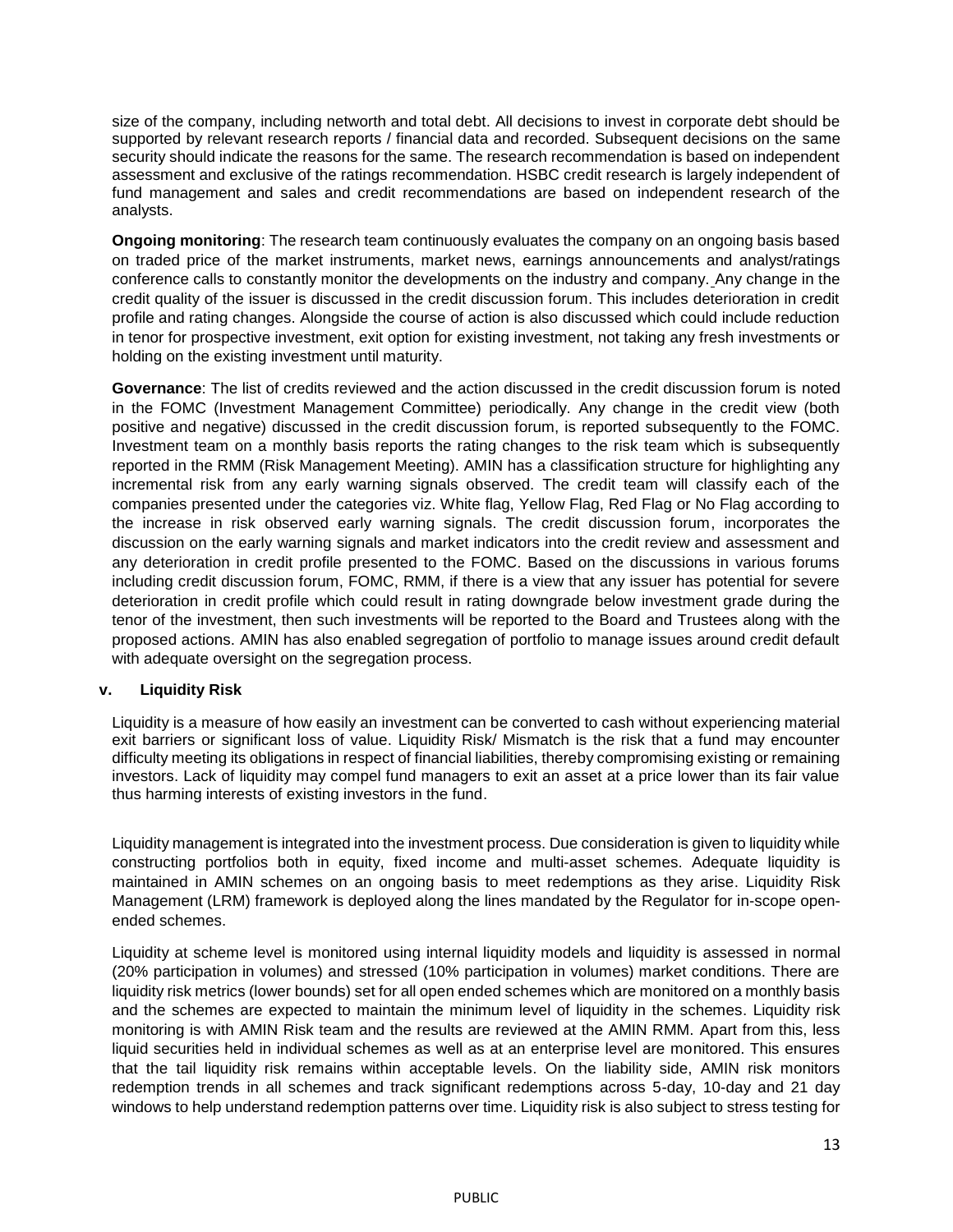all in-scope fixed income schemes on a monthly basis and any concerns are flagged off in the first instance to the RMM and IMC.

#### **vi. Governance Risk**

Governance risk is a risk that the persons who are in position of power or fiduciary responsibility towards the holders of security (equity/debt), do not act in the best interest of such stakeholders, rather compromise the interest of such stake holders for their personal gain. A fiduciary duty arises where AMIN holds, manages, oversees or has responsibilities for assets for a third party (investor) that involves a legal and/or regulatory duty to act in their best interests and place the wants and needs of the third party (investor) first, above the needs of the organization. AMIN may be held liable for damages or other penalties caused by failure to act in accordance with those duties.

To mitigate Governance Risk and to ensure that its fiduciary obligations are met, AMIN adheres to the Stewardship code prescribed by SEBI which inter alia includes continuous monitoring of the investee companies on various matters such as operational and financial performance, corporate governance, related party transactions, opportunities or risks including ESG risks etc. Increased engagement with investee companies is an important step towards improved corporate governance in the investee companies and is expected to lead to protection of the interest of investors in such companies. AMIN Stewardship Code is uploaded on AMIN's website.

#### **10. AMC specific Risks**

The AMC specific risks are the risks associated with the functioning of the mutual fund business by the AMC. In the same way as AMIN manages scheme specific risks, AMIN has a robust risk management framework for AMC specific risks too. These risks usually arise when our processes or systems including that of our third party service providers fail, we make mistakes or we are impacted by external events. If these risks are not identified and managed appropriately, it will result in financial losses, customer detriment as well regulatory and reputational impact for AMIN. There are nine AMC specific risks and risk management in AMIN around AMC specific risks are detailed in the sections below -

#### **i. Governance**

Policies and procedures support our management of AMC specific risk and is a key element in risk management of AMC specific risks. They are critical to making sure we are controlling our risks effectively in line with our risk appetite. These documents define the minimum risk management and control requirements that must be adopted throughout the organization to ensure consistency and appropriate management of each risk in the taxonomy. At a high level, they also outline how specific risk management processes and controls (informed by the minimum requirements from relevant policies) are to be implemented into their activities to effectively manage risks. Each AMC specific risk type has associated policies and procedures and adoption of the policies and procedures is well embedded across the three lines of defence with individual accountability either as a Risk Owner, Control Owner or Risk Steward. These are also supported by supplementary guidance, detailed user guides, and training materials, which are targeted to specific risk roles.

AMIN has appointed Internal Auditors for audit of MF business as well AMC activities. AMIN RMM has remit for oversight and governance of AMC specific risks with due escalations to the Boards of Directors and Trustees as well as RMCs as appropriate.

#### **ii. Risk and Control Assessment**

The key for effective risk management of non-financial risks/AMC specific risks should be to create processes that track the various elements of these risk over time, to identify trends that could be an early warning signal, and to implement an exception/escalation process that ensures the problems which are significant, large, aged or growing are dealt with at increasingly higher levels of management.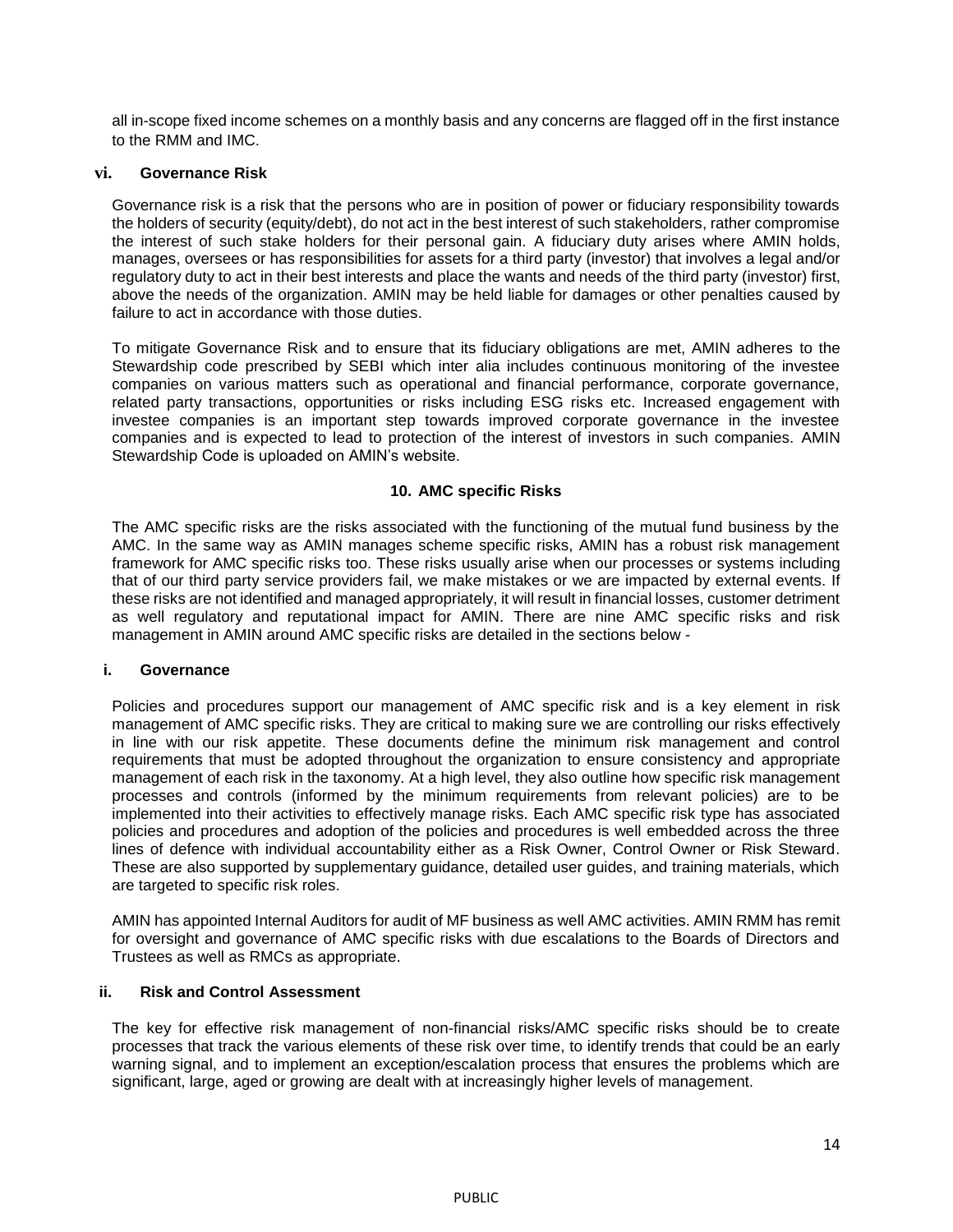The assessment of a non-financial risks/AMC specific risks and the associated control environment is carried out through the Risk and Control Assessment (RCA). RCA process is a structured review of the material risks facing AMIN and the effectiveness of the mitigating controls in place to manage those risks, in order to assess whether risks are being managed within 'appetite'. The RCA process is designed to provide AMIN with a forward-looking view of AMC specific risks and to help to determine proactively whether these risks are controlled within acceptable levels. This process also helps in understanding material risks, potential costs and resourcing requirements associated with controls as well as developing internal control monitoring plans specific to these risk issues. RCAs are reviewed and refreshed atleast annually and dynamically updated based on trigger events including such events defined in the SEBI RMF Circular. A trigger event is any occurrence which necessitates the full or partial reassessment of any component within an RCA (including but not limited to its configuration and scoping) to ensure it remains representative of the risk faced by the entity. RCA process helps in monitoring effectiveness of policies and controls and introduces enhancements and provides assurance on policy compliance.

RCA process helps AMIN in assessing both the Inherent Risk as well as Residual Risk that a business can face from the HSBC risk taxonomy perspective. Against each of the risks in the taxonomy, individual sublevel risks and specific controls are developed and housed in a Risk and Control library. Fundamental to the RCA process is assessing the Inherent Risk as well as Residual Risk for each sub-level risk and assigning a dedicated Risk Owners, Control Owners and Risk Stewards for these risks. Inherent Risk is defined as 'the maximum plausible impact before considering the effectiveness of the key controls in place. Residual Risk is defined as 'the level of risk remaining once Inherent Risk has been mitigated through the application of Key Controls. Once the level of inherent risk has been established, the next stage is to separately assess the residual risk which remains once the mitigating effect of the current control environment has been taken into account.

The impact of risks is categorized as Direct or Indirect Impact and impact is assessed based on scenario analysis and assuming a maximum plausible scenario (severe risk event). Direct Impact refers to the financial impact to the business' bottom line. Indirect Impact refers to those less tangible impacts and are grouped into Customer Detriment Impact, Reputational Impact, and Regulatory Censure. Residual risks are rated "Low", "Medium", "High", or "Very High" depending on their severity of impact and control monitoring protocols are defined according to severity of risk. For residual risks rated High or Very High which will not be remediated or control deficiencies are identified which cannot be mitigated in the next 12 months, Risk Owners must obtain formal approval ("Risk Acceptance") from HSBC Asset Management Global RMM that the risk will remain residually High/Very High for more than 12 months and this risk acceptance is refreshed every year.

The RCA process in AMIN is driven by the AMIN Chief Control Officer (CCO) team reporting into the AMIN Chief Operating Officer. CCO team work closely with Risk Owners and Control Owners to ensure the execution of non-financial risk/AMC specific risk management activities in AMIN and facilitate control testing of significant risks. HSBC Helios is the Non-Financial Risk system of record and provides the facility to record, manage and report on non-financial risks across the HSBC Group. The data managed within Helios includes risks, controls, risks and control assessments, issues & mitigating actions, control monitoring plans, internal incidents and impacts.

#### **iii. Incident management**

An incident occurs when there is a failure of internal processes, people, systems or external event that leads to a loss, gain or near miss. Any member of staff discovering an incident must immediately notify their line manager and the CCO team. This includes incidents with non-financial impact which could cause a material adverse client or business impact. The local CCO team is responsible for ensuring that the investigation of the incident has been undertaken appropriately and for making recommendations for its resolution as well as escalations. This includes near misses or incidents that result in a gain. All incidents must be recorded in Helios within 10 business days of the internal event being discovered and is also presented in the AMIN RMM with preventive/remedial measures agreed by relevant stakeholders. Compensation, if any arising due to the incident and payable to investors or funds must be agreed by the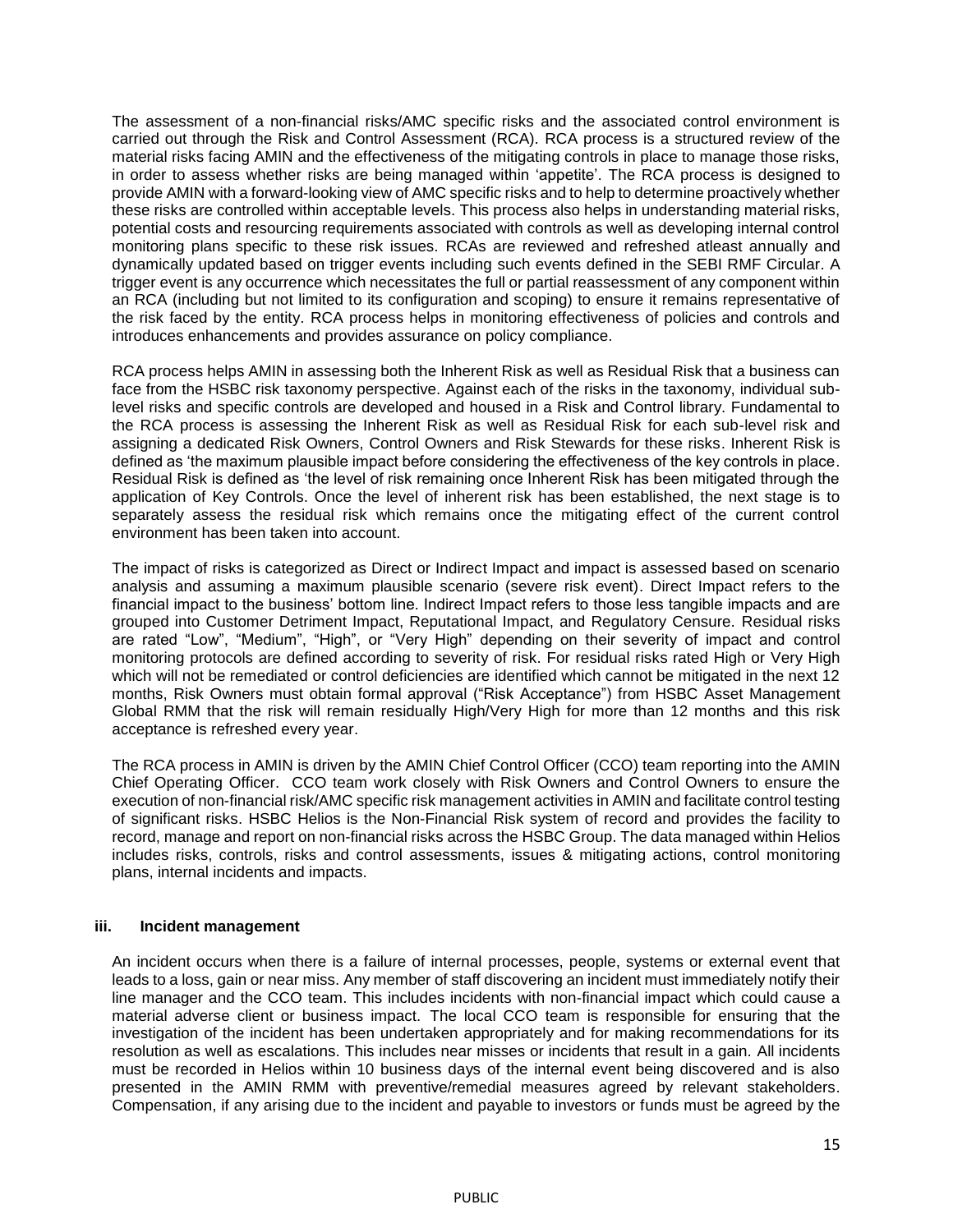Compliance function prior to payment. Compliance function will also assess if it is a reportable incident and if assessed so, will report the same to SEBI with due intimation to the Board of Directors/Trustees.

## **iv. Third party Engagement**

One of the key areas of business engagement which has a potential to trigger many of the AMC specific risks is engagement with third parties. A Third Party is defined as a separate legal entity that provides goods and/or services and/or tangible benefit (collective known as Services) to an HSBC legal entity. A Third Party can, therefore, be either external to AMIN (e.g. a Supplier) or internal to AMIN (e.g. another HSBC legal entity, also known as an Internal Third Party). Third Party Risk (TPR) is the risk to which AMIN is exposed arising from the receipt of goods and/or services and/or tangible benefit (collectively known as Services) from a Third Party. Inadequate management of significant third party supplies of goods and services can lead to a failure to meet our operational and business requirements which, in turn, may involve regulatory breaches, civil or monetary penalties or damage both to shareholder value and to our reputation/brand image.

As permitted under Regulations, AMIN has outsourced few key activities like Registrar & Transfer (R&T) activity, Valuation, Fund Accounting and Custody activities to third parties. AMIN considers an outsourcing arrangement to be material if the outsourcing arrangement involves sharing of AMIN customer's information, outsourcing of technology operations any other key activities which have to be performed by AMIN.

AMIN has a Board approved Outsourcing Policy in place which provides the framework for AMIN to outsource key activities. There is a dedicated Third Party Engagement Manager (TPEM) for each of the key third parties to which the above activities are outsourced. TPEM is responsible for risk assessment, onboarding and ongoing due-diligence, documentation for third parties. All Third Party arrangements comply with HSBC global standards, local requirements, if any, on data privacy and customer confidentiality. Before any data can be shared, appropriate controls are put in place to ensure that relevant legal and regulatory requirements are observed and proper safeguards have been established to protect the integrity and confidentiality of the information. Third parties to which AMIN has outsourced key activities like R&T, Fund Accounting and Custody are subject to detailed information security review on an ongoing basis.

#### **v. Disaster recovery and business contingency planning**

Business Continuity Management (BCM) is a mandatory activity which aims to reduce the impact and likelihood of a disruption to the normal operations of AMIN's business. Effective BCM seeks to minimize the adverse effects of major incidents by protecting staff, customer services, revenue generation, reputation, regulatory requirements and the integrity of data and documentation. It therefore covers both recovery from a disruption but also prevention and resilience. All departments in AMIN are required to develop and maintain Business Continuity Plans in line with HSBC BCM Policies & Standards and local regulatory requirements, as appropriate. Department level business continuity plans conduct an impact assessment on the department due to unavailability of premises, staff and key dependencies (system/applications/external) and estimates the maximum disruption time as well response activation and process recovery timelines. These are consolidated at the entity level with the most critical dependencies and conservative response times considered for business continuity planning. AMIN conducts suitable periodic drills, call cascades, homeworking, desktop walkthroughs to test the adequacy and effectiveness of the aforementioned response and recovery plan. This periodicity and recovery plans are set basis Business Impact Analysis (BIA) document, in line with HSBC Group policies.

#### **vi. Product governance**

Product Governance is the process through which AMIN exercises management control and oversight against the risks of launching and distributing new or materially changed products or services. It also covers continuing oversight of products and services during their lifecycle, including withdrawals and exits. The objective of our approach to product governance is to ensure that we deliver fair outcomes to our customers, meet our regulatory obligations, and maintain market integrity. Product approval documentation must evidence a holistic risk and control assessment, post implementation reviews and the appropriate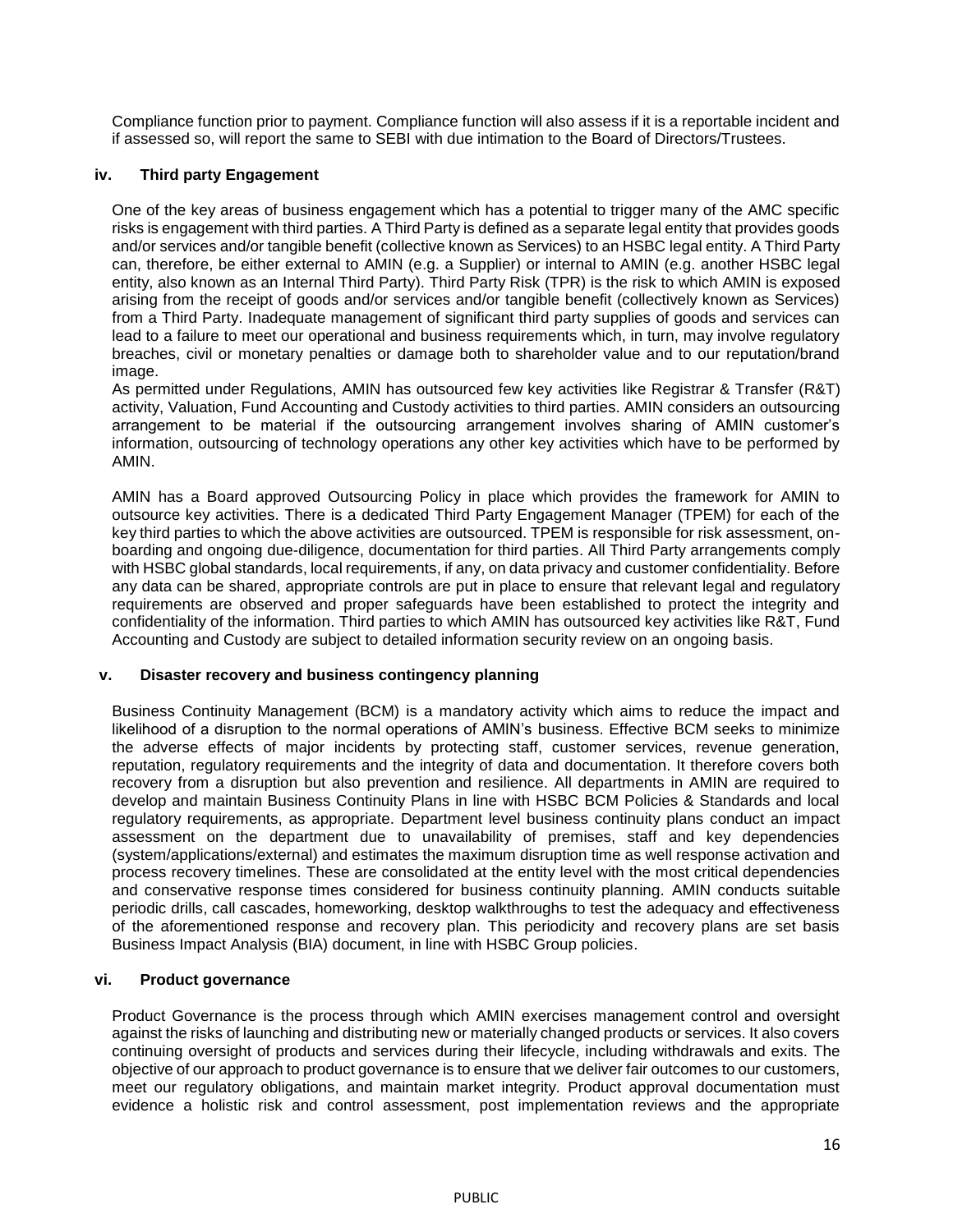consideration of, and representation from, all impacted risk types. Product governance is driven by the Local New Business Committee steered by the Head Products.

Regular reviews of existing products must also be carried out and AMIN must ensure that staff engaged in the manufacturing of products, funds or services have sufficient relevant expertise to understand the characteristics and risks of the products, funds or services they manufacture. Generally, product reviews will be carried out every three years however, more frequent reviews may be conducted as required.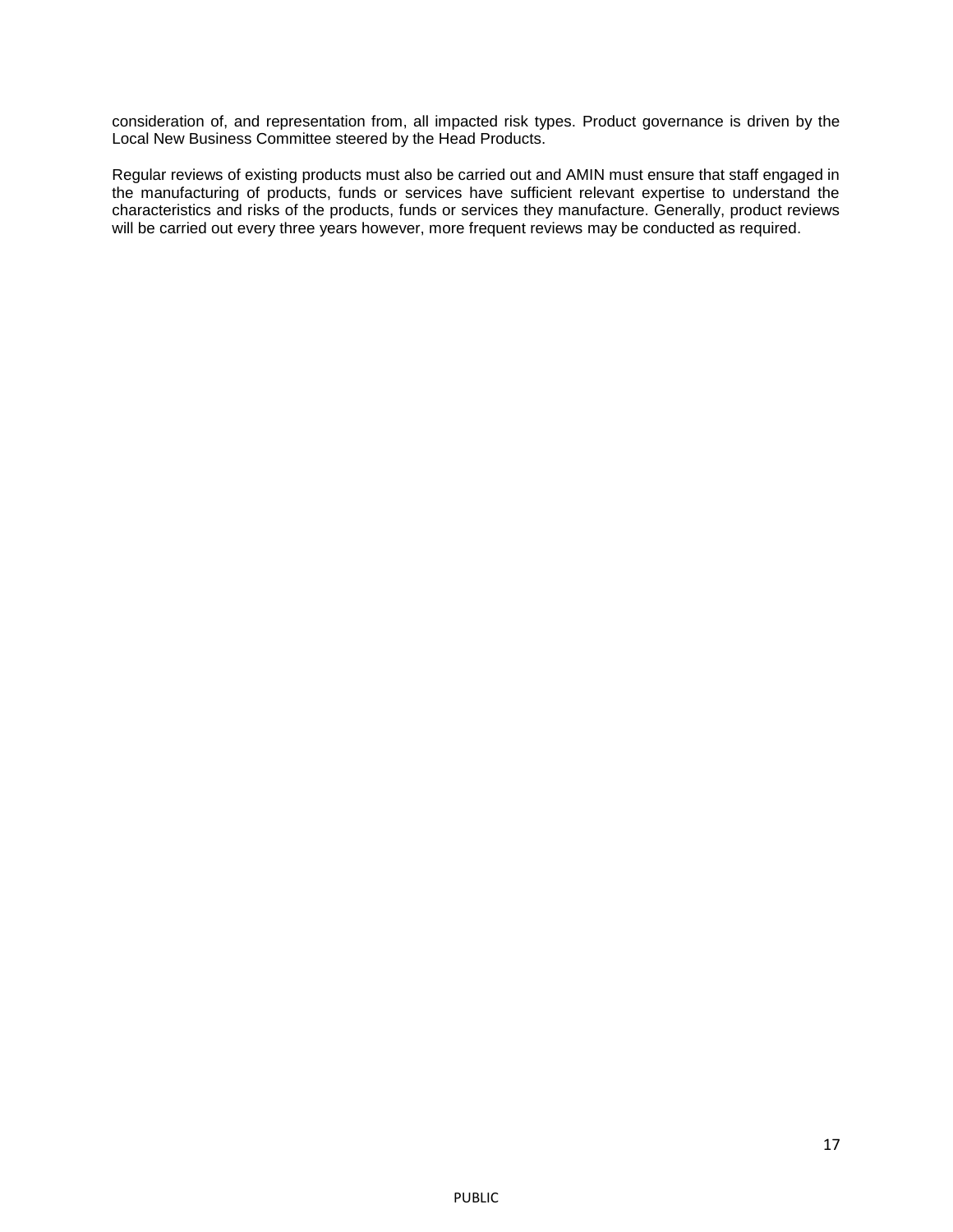## **11. Definitions**

| <b>Investment Risk</b>          | The probability or likelihood of occurrence of losses relative to<br>the expected return on any particular investment.                                                                                                                                                                                 |
|---------------------------------|--------------------------------------------------------------------------------------------------------------------------------------------------------------------------------------------------------------------------------------------------------------------------------------------------------|
| Credit risk                     | Issuer credit risk attributable to individual securities and the<br>negative outlook on specific sectors or industries and its<br>consequent impact on the credit exposures                                                                                                                            |
| <b>Liquidity Risk</b>           | Thinly traded securities carry the danger of not being easily<br>saleable at or near their real values. Further, all securities run<br>the risk of not being saleable in tight market conditions at or<br>near their real values                                                                       |
| <b>Risk Appetite</b>            | The aggregate level and types of risk that HSBC is willing to<br>accept in order to achieve its strategic goals                                                                                                                                                                                        |
| <b>Risk Owner</b>               | Risk Owners are accountable for identifying, assessing,<br>managing and reporting key existing and emerging risks that<br>they own for their business or function in line with the risk<br>appetite set by the Board.                                                                                  |
| <b>Control Owner</b>            | Accountable for operating controls on behalf of Risk Owners<br>and for the control monitoring processes to assess and report<br>control effectiveness.                                                                                                                                                 |
| <b>Risk Steward</b>             | Accountable for setting policy and control standards to<br>manage risks, providing advice and guidance to support these<br>policies, and challenging the First LOD to ensure it is<br>managing risk effectively                                                                                        |
| <b>Risk Management Policy</b>   | Macro level description of risk management governance<br>(including roles and responsibilities of the Board of AMIN and<br>the three lines of defence - Management, Risk Management<br>Team and Internal Auditor), the organization's risk appetite<br>and key elements of its risk management process |
| <b>Risk Map</b>                 | The Risk Map provides a view of the residual risk profile of<br>AMIN across HSBC's risk taxonomy                                                                                                                                                                                                       |
| Top and Emerging Risk<br>report | The Top and Emerging Risks report provides forward-looking<br>analysis of risk themes, which are often large-scale events or<br>external / internal circumstances, difficult to predict and are<br>often beyond the HSBC's ability to directly control.                                                |
| <b>Risk Appetite Profile</b>    | Point-in-time assessment of the current status of each risk<br>appetite metric against the corresponding thresholds                                                                                                                                                                                    |
| <b>Operational Risk</b>         | Risk of loss resulting from inadequate or failed processes,<br>people and systems or from external events, e.g. internal<br>fraud, external fraud, physical damage caused by nature or<br>man-made, etc.                                                                                               |